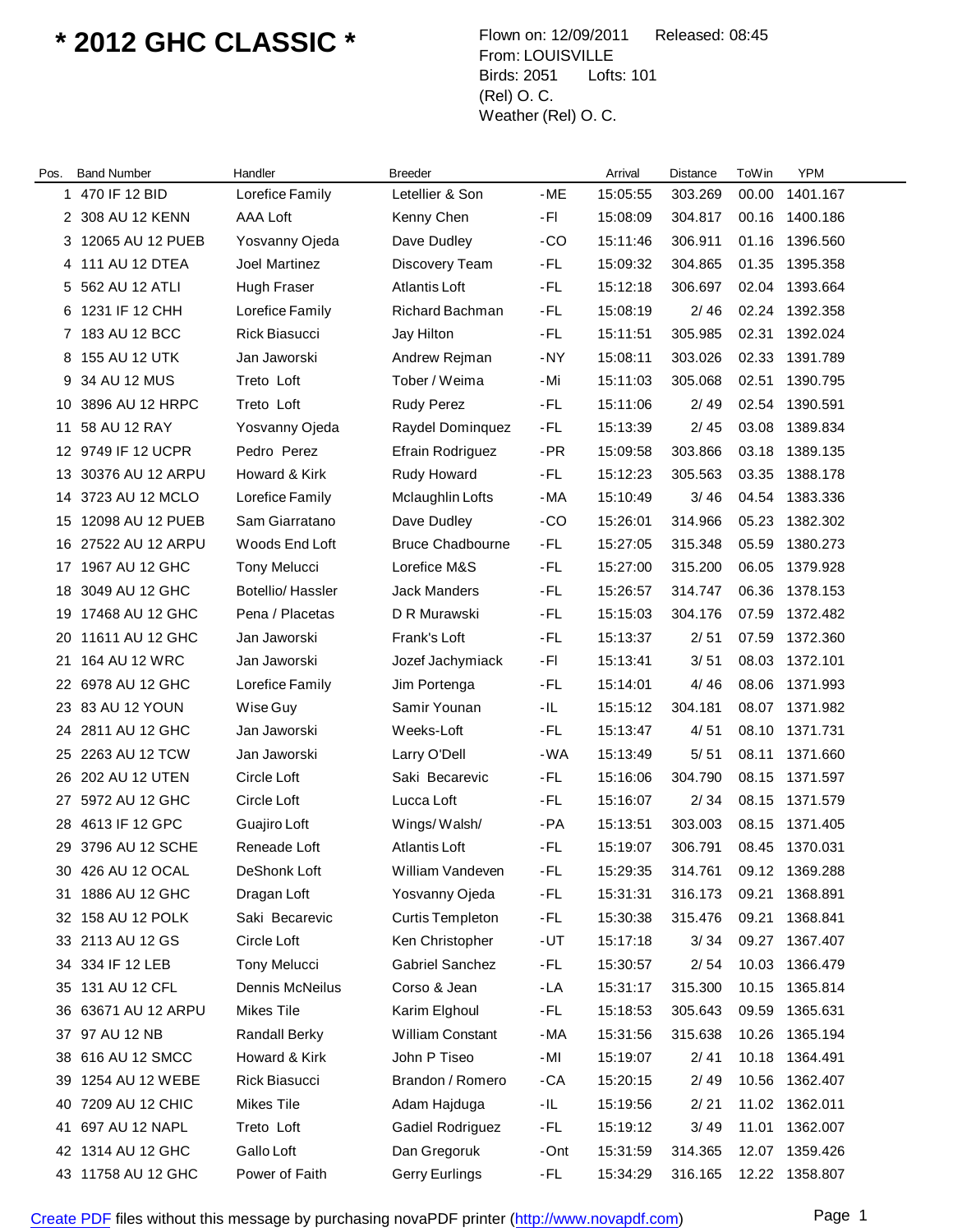| Pos. | <b>Band Number</b>  | Handler                  | <b>Breeder</b>          |       | Arrival  | <b>Distance</b> | ToWin | <b>YPM</b>     |
|------|---------------------|--------------------------|-------------------------|-------|----------|-----------------|-------|----------------|
|      | 44 8 AU 12 CANT     | Lorefice M&S             | Canto /Wittz            | $-MA$ | 15:18:01 | 303.378         | 11.57 | 1358.553       |
|      | 45 606 AU 12 WHIT   | Wise Guy                 | White Eagle Loft        | -IL   | 15:19:10 | 2/27            | 12.05 | 1358.164       |
| 46   | 2564 AU 12 SAR      | Chris Casa               | Pat Tufano              | -FL   | 15:33:10 | 314.480         | 13.08 | 1356.078       |
|      | 47 3322 AU 12 THP   | Grande Loft              | Abel Del Rio            | -FL   | 15:19:10 | 303.169         | 13.21 | 1353.704       |
| 48   | 3135 AU 12 GHC      | <b>Bill Giannetta</b>    | Tom Lubberts            | -FL   | 15:22:17 | 305.502         | 13.34 | 1353.314       |
|      | 49 5251 AU 12 SCHE  | Pena / Placetas          | Ania Fuentes            | -FL   | 15:20:45 | 2/48            | 13.41 | 1352.715       |
| 50   | 317 CU 12 HC        | Rick Biasucci            | Stan Rebejko            | -Ont  | 15:23:09 | 3/49            | 13.49 | 1352.535       |
| 51   | 20757 AU 12 AA      | Reneade Loft             | <b>Marbin Cortes</b>    | -AZ   | 15:24:43 | 2/41            | 14.21 | 1350.837       |
|      | 52 102 AU 12 NWD    | Dave Gage                | J & J Loft              | -MA   | 15:22:31 | 304.806         | 14.40 | 1349.464       |
|      | 53 204 AU 12 MUS    | Frank's Loft             | Joe Iwaniec             | -MI   | 15:22:18 | 304.235         | 15.09 | 1347.693       |
| 54   | 525 AU 12 ACE       | Oddessy Loft             | Hernadez/Rios           | -CA   | 15:36:30 | 315.089         | 15.44 | 1347.590       |
|      | 55 22 AU 12 CHT     | Carlos Loft              | <b>Alvin Petty</b>      | - TN  | 15:21:33 | 303.185         | 15.43 | 1345.630       |
| 56   | 14688 AU 12 JEDD    | Lorefice Family          | Destiny Loft            | -GA   | 15:21:39 | 5/46            |       | 15.44 1345.551 |
| 57   | 310 AU 12 DELV      | Treto Loft               | <b>Manuel Del Valle</b> | -FL   | 15:24:16 | 4/49            |       | 16.04 1344.757 |
| 58   | 157 AU 12 UTK       | Jan Jaworski             | Andrew Rejman           | -NY   | 15:21:36 | 6/51            | 15.58 | 1344.707       |
| 59   | 321 AU 12 KENN      | <b>Pleasantview Loft</b> | Kenny Chen              | -FI   | 15:23:45 | 304.626         | 16.07 | 1344.533       |
| 60   | 76 AU 12 MARI       | Mikes Tile               | Mario's Trucking        | -IL   | 15:25:09 | 3/21            |       | 16.15 1344.228 |
| 61   | 12040 AU 12 COLD    | <b>Bluegrass Loft</b>    | <b>Bill Kluge</b>       | $-TX$ | 15:24:30 | 305.114         |       | 16.14 1344.211 |
|      | 62 3124 AU 12 GHC   | <b>Charles Cucchiara</b> | Tom Lubberts            | -FL   | 15:38:48 | 315.666         | 17.18 | 1342.563       |
|      | 63 731 AU 12 HKY    | <b>Bluegrass Loft</b>    | Geogre Governo          | -KY   | 15:25:06 | 2/45            | 16.50 | 1342.167       |
| 64   | 6508 AU 12 GHC      | Tom Lubberts             | Al Lala                 | -FL   | 15:38:36 | 315.397         |       | 17.27 1342.013 |
| 65   | 1007 AU 12 HAMM     | D R Murawski             | <b>Gust Bereolos</b>    | $-IN$ | 15:39:30 | 315.692         | 17.58 | 1340.391       |
| 66   | 6229 AU 12 KEN      | Lorefice M&S             | ROSSI LOFT              | -WI   | 15:23:31 | 2/31            | 17.27 | 1339.798       |
|      | 67 1123 AU 12 SMCC  | Howard & Kirk            | Lynn Luther             | -MI   | 15:26:44 | 3/41            | 17.55 | 1338.622       |
|      | 68 27521 AU 12 ARPU | Woods End Loft           | <b>Bruce Chadbourne</b> | -FL   | 15:39:42 | 2/12            | 18.36 | 1338.293       |
|      | 69 951 AU 12 DESH   | Shokie Loft              | DeShonk Loft            | -FL   | 15:27:51 | 305.957         | 18.33 | 1336.600       |
|      | 70 217 AU 12 HERT   | Andy's Loft              | Keith Hert              | $-TX$ | 15:48:29 | 321.484         | 19.41 | 1336.029       |
|      | 71 422 AU 12 FAY    | <b>Tony Melucci</b>      | Watkins / Tilson        | $-NC$ | 15:40:23 | 3/54            | 19.29 | 1335.442       |
|      | 72 3316 AU 12 ARPU  | Don Hart                 | Zhen Yuan Guo           | -SC   | 15:41:08 | 315.503         |       | 19.50 1334.385 |
|      | 73 376 AU 12 GTO    | Jerry McIntosh           | Roland Gutierrez        | $-OK$ | 15:40:49 | 315.172         |       | 19.55 1334.027 |
|      | 74 59 AU 12 GUYS    | Yosvanny Ojeda           | Home Town Loft          | -MA   | 15:30:13 | 3/45            |       | 19.43 1332.975 |
|      | 75 872 AU 12 BISO   | Ray Schmeichel           | Rush Inn Loft           | -NY   | 15:40:43 | 314.865         |       | 20.14 1332.945 |
|      | 76 951 AU 12 IRIS   | Wise Guy                 | Steve Furlonge          | -AZ   | 15:26:48 | 3/27            | 19.44 | 1332.352       |
|      | 77 345 AU 12 GFL    | Pleasantview Loft        | Ganus Family Loft       | -IN   | 15:27:46 | 2/41            | 20.08 | 1331.125       |
|      | 78 2286 AU 12 HRPC  | Oscar Aguilera           | Monzon Loft             | -FL   | 15:27:23 | 304.282         | 20.11 | 1330.852       |
|      | 79 369 AU 12 SOF    | Pleasantview Loft        | Son Of Ferraro          | -FL   | 15:27:52 | 3/41            | 20.14 | 1330.794       |
| 80   | 124 AU 12 SFA       | Mikes Tile               | Marshal Henegar         | -OH   | 15:29:23 | 4/21            | 20.29 | 1330.173       |
| 81   | 938 AU 12 HAR       | Lorefice M&S             | Joseph Wiest            | -PA   | 15:26:50 | 3/31            | 20.46 | 1328.745       |
|      | 82 14 AU 12 PLAC    | Gallo Loft               | Placetas Loft           | -FL   | 15:41:26 | 2/41            |       | 21.34 1328.589 |
|      | 83 569 AU 12 SMCC   | Rick Biasucci            | John P Tiseo            | -MI   | 15:30:35 | 4/49            |       | 21.15 1327.731 |
| 84   | 175 AU 12 ANTH      | Leiva Loft               | Anthony Loft            | -FL   | 15:42:41 | 315.042         | 21.57 | 1327.489       |
|      | 85 24 AU 12 HI      | Dennis McNeilus          | Jan Szurko              | -FL   | 15:43:02 | 2/10            | 21.59 | 1327.441       |
|      | 86 3819 AU 12 GHC   | Charles Cucchiara        | <b>Bluegrass Loft</b>   | -FL   | 15:43:38 | 2/41            |       | 22.07 1327.089 |
|      | 87 512 AU 12 ACE    | Andy's Loft              | Hernadez/Rios           | -CA   | 15:51:27 | 2/34            | 22.39 | 1326.741       |
| 88   | 1565 IF 12 CHH      | Parkview Loft            | Ed Pisano               | -FL   | 15:44:28 | 316.181         | 22.18 | 1326.623       |
| 89   | 40001 AU 12 ARPU    | Dean Dusing              | Dr.Alfred Piaget        | -NJ   | 15:43:24 | 315.309         | 22.22 | 1326.264       |
|      | 90 373 AU 12 CHT    | Carlos Loft              | Adil Hrnic              | - TN  | 15:27:41 | 2/21            | 21.50 | 1325.162       |
|      | 91 1712 IF 12 EMC   | Parkview Loft            | Saily Back Loft         | -NY   | 15:45:35 | 2/40            |       | 23.25 1323.112 |
|      | 92 676 AU 12 TENT   | <b>Tony Melucci</b>      | Watkins / Tilson        | $-NC$ | 15:45:33 | 4/54            | 24.39 | 1319.031       |
|      | 93 12120 AU 12 AOI  | Charles Cucchiara        | John Cavellini          | -CA   | 15:46:28 | 3/41            |       | 24.57 1318.173 |
|      |                     |                          |                         |       |          |                 |       |                |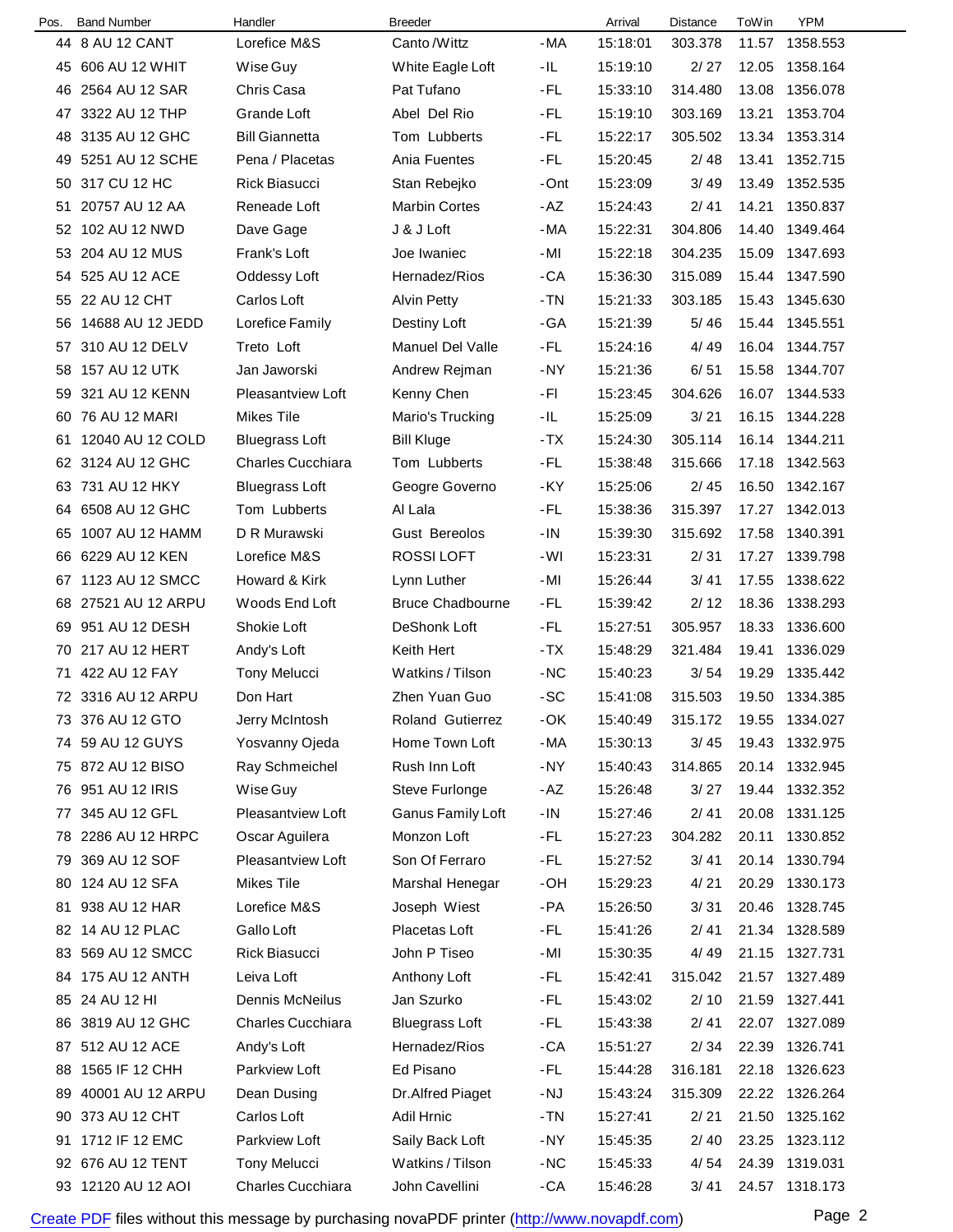| Pos. | <b>Band Number</b>   | Handler                  | <b>Breeder</b>          |       | Arrival  | Distance | ToWin | <b>YPM</b>     |
|------|----------------------|--------------------------|-------------------------|-------|----------|----------|-------|----------------|
|      | 94 15453 AU 12 JEDD  | Joel Martinez            | Rene Vita Carrasco      | -FL   | 15:32:09 | 2/46     |       | 24.12 1317.865 |
|      | 95 20758 AU 12 AA    | Reneade Loft             | <b>Marbin Cortes</b>    | $-AZ$ | 15:34:48 | 3/41     | 24.27 | 1317.567       |
| 96   | 312 AU 12 LATT       | Gallo Loft               | <b>Bruce Lattimer</b>   | -FL   | 15:44:57 | 3/41     | 25.04 | 1317.479       |
|      | 97 12 CU 12 XYZ      | Saki Becarevic           | <b>Chris Mitsios</b>    | -Ont  | 15:46:42 | 2/17     | 25.25 | 1316.678       |
| 98   | 877 AU 12 TFC        | Mike Malay               | William Klotz           | -PA   | 15:32:04 | 304.505  | 24.35 | 1316.538       |
| 99   | 100 IF 12 NLI        | Pursuit Loft             | Cosimo & Hilda Loft     | -NY   | 15:46:59 | 315.516  | 25.40 | 1315.923       |
| 100  | 508 AU 12 EVV        | <b>Bill Giannetta</b>    | Carolyn Feistel         | $-IN$ | 15:33:35 | 2/39     | 24.51 | 1315.910       |
| 101  | 27504 AU 12 ARPU     | Woods End Loft           | <b>Bruce Chadbourne</b> | -FL   | 15:46:57 | 3/12     |       | 25.52 1315.257 |
|      | 102 425 AU 12 FAY    | <b>Tony Melucci</b>      | Watkins / Tilson        | $-NC$ | 15:46:58 | 5/54     |       | 26.03 1314.619 |
|      | 103 1135 AU 12 RRP   | Power of Faith           | Dennis McNeilus         | -MN   | 15:48:29 | 2/27     |       | 26.22 1313.930 |
|      | 104 176 IF 12 NLI    | Pursuit Loft             | Cosimo & Hilda Loft     | -NY   | 15:47:43 | 2/30     | 26.24 | 1313.651       |
|      | 105 6423 AU 12 KEN   | Heavens Angels           | Lassourreille/Pieper    | -FL   | 15:34:13 | 305.280  | 25.46 | 1312.901       |
|      | 106 17 AU 12 GGLO    | <b>Tony Melucci</b>      | <b>Gabriel Sanchez</b>  | -FL   | 15:47:34 | 6/54     | 26.40 | 1312.726       |
|      | 107 12087 AU 12 A    | Dragan Loft              | Joaquin Blanco          | -FL   | 15:49:00 | 2/34     | 26.50 | 1312.450       |
|      | 108 714 AU 12 SHE    | Reneade Loft             | Dietrich / Penny        | -WI   | 15:36:27 | 4/41     | 26.06 | 1312.278       |
|      | 109 1014 IF 12 UCPR  | Reneade Loft             | Juan C Vidal            | -PR   | 15:36:28 | 5/41     | 26.06 | 1312.246       |
|      | 110 13 AU 12 WPC     | <b>Brothers Loft</b>     | Barry Karas             | -MI   | 15:47:32 | 315.017  | 26.51 | 1312.110       |
|      | 111 4848 AU 12 GHC   | Gallo Loft               | Jerry McIntosh          | -FL   | 15:46:48 | 4/41     | 26.56 | 1311.670       |
|      | 112 818 AU 12 BISO   | Ray Schmeichel           | Rush Inn Loft           | -NY   | 15:47:29 | 2/8      | 27.00 | 1311.582       |
|      | 113 1039 AU 12 GHC   | Dennis McNeilus          | Dean Dusing             | -FL   | 15:48:14 | 3/10     | 27.11 | 1311.132       |
|      | 114 75305 IF 12 E    | Jan Jaworski             | George Lehr             | -NY   | 15:31:59 | 7/51     | 26.21 | 1310.406       |
|      | 115 1013 AU 12 FSI   | Jan Jaworski             | Rich Zambito            | -FL   | 15:32:00 | 8/51     | 26.22 | 1310.342       |
|      | 116 1791 IF 12 SCH   | Auchenbothie Loft        | <b>Bernie Gutowski</b>  | $-NY$ | 15:49:30 | 315.794  | 27.50 | 1309.285       |
|      | 117 156 AU 12 POLK   | George Benitez           | <b>Curtis Templeton</b> | -FL   | 15:37:21 | 306.677  | 27.08 | 1308.942       |
|      | 118 88 AU 12 LG      | Pena / Placetas          | Leonardo Garcia         | -FL   | 15:34:18 | 3/48     | 27.13 | 1307.955       |
|      | 119 1947 AU 12 GHC   | Weeks-Loft               | Mike Malay              | -FL   | 15:34:47 | 304.497  | 27.17 | 1307.843       |
| 120  | 30 AU 12 CANT        | <b>Tony Melucci</b>      | Canto /Wittz            | -MA   | 15:49:12 | 7/54     | 28.18 | 1307.687       |
| 121  | 428 AU 12 OCAL       | J & C Gallager           | William Vandeven        | -FL   | 15:44:50 | 311.944  | 28.00 | 1307.681       |
|      | 122 2174 AU 12 WESC  | <b>United Loft</b>       | Ottusch Loft            | $-CT$ | 15:48:57 | 314.804  |       | 28.32 1306.842 |
|      | 123 427 AU 12 OCAL   | Pleasantview Loft        | William Vandeven        | -FL   | 15:35:18 | 4/41     | 27.39 | 1306.690       |
|      | 124 16903 AU 12 GHC  | <b>Pleasantview Loft</b> | M&S Loft                | -FL   | 15:35:19 | 5/41     | 27.41 | 1306.611       |
|      | 125 7354 AU 12 GHC   | Carlos Loft              | <b>Bionic Loft</b>      | -FL   | 15:33:25 | $3/21$   | 27.34 | 1306.564       |
|      | 126 1255 AU 12 GHC   | AAA Loft                 | <b>Tom Crawford</b>     | -FL   | 15:35:38 | 2/62     | 27.44 | 1306.478       |
|      | 127 481 IF 12 NPC    | Mike Malay               | Joe Price               | -PA   | 15:35:18 | 2/45     | 27.49 | 1306.153       |
|      | 128 8327 AU 12 CHIC  | <b>Mikes Tile</b>        | Danny Cicio             | -IL.  | 15:36:51 | 5/21     | 27.57 | 1306.038       |
|      | 129 3115 AU 12 GHC   | AAA Loft                 | Tom Lubberts            | -FL   | 15:35:48 | 3/62     | 27.55 | 1305.938       |
|      | 130 507 AU 12 ACE    | Mike Malay               | Hernadez/Rios           | -CA   | 15:35:23 | 3/45     | 27.54 | 1305.877       |
|      | 131 3328 AU 12 SCHE  | Oscar Aguilera           | Jorge Crespo            | -FL   | 15:35:05 | 2/30     | 27.53 | 1305.869       |
|      | 132 8118 AU 12 VITA  | <b>Bluegrass Loft</b>    | Alwin Bernardo          | -CT   | 15:36:16 | 3/45     | 28.00 | 1305.741       |
|      | 133 588 AU 12 THP    | Joel Martinez            | <b>Bill Loyola</b>      | -FL   | 15:35:58 | 3/46     | 28.00 | 1305.658       |
|      | 134 2451 AU 12 SAR   | Lorefice Family          | Joseph Russo            | -FL   | 15:33:48 | 6/46     | 27.53 | 1305.563       |
|      | 135 566 AU 12 BCC    | Dragan Loft              | Steve Shoptz            | -IL.  | 15:51:14 | 3/34     | 29.05 | 1305.542       |
|      | 136 82 AU 12 MARI    | Wise Guy                 | Mario's Trucking        | -IL.  | 15:35:04 | 4/27     | 27.59 | 1305.515       |
|      | 137 12047 AU 12 COLD | Circle Loft              | <b>Bill Kluge</b>       | -TX   | 15:35:55 | 4/34     | 28.03 | 1305.488       |
|      | 138 953 AU 12 HAR    | Grande Loft              | Joseph Wiest            | -PA   | 15:33:44 | 2/53     | 27.55 | 1305.443       |
|      | 139 1356 AU 12 GHC   | Rick Biasucci            | Lorefice Family         | -FL   | 15:37:33 | 5/49     | 28.14 | 1305.279       |
|      | 140 158 AU 12 BISO   | Treto Loft               | <b>Barry Karas</b>      | -MI   | 15:36:21 | 5/49     | 28.09 | 1305.261       |
|      | 141 610 AU 12 KRPC   | Gallo Loft               | German Calderon         | -FL   | 15:48:53 | 5/41     | 29.01 | 1305.249       |
|      | 142 142 AU 12 LG     | Pena / Placetas          | Leonardo Garcia         | -FL   | 15:35:11 | 4/48     | 28.06 | 1305.128       |
|      | 143 43663 AU 12 ARPU | Carlos Loft              | Osvaldo Del Valle       | -FL   | 15:33:58 | 4/21     |       | 28.07 1304.786 |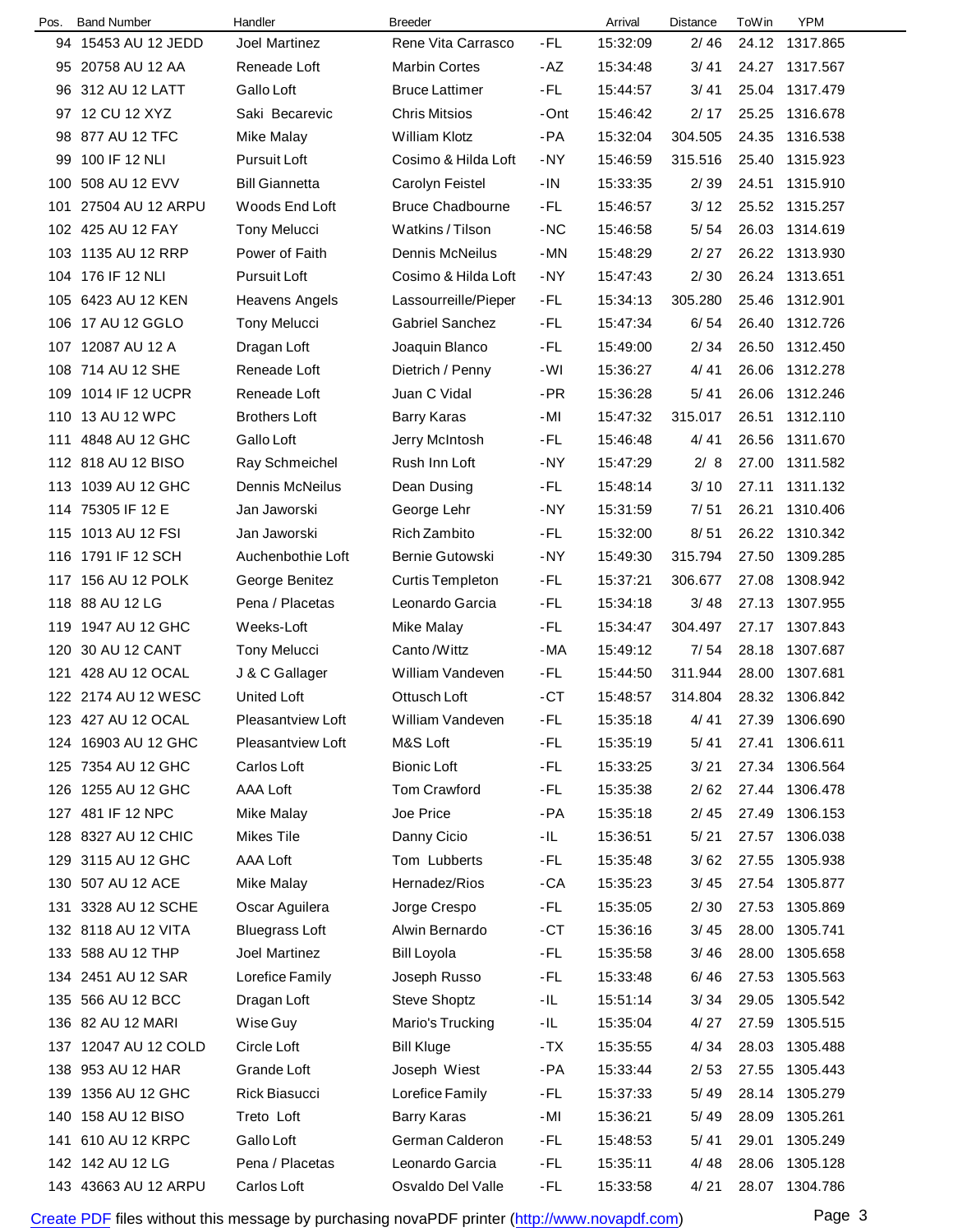| Pos. | <b>Band Number</b>   | Handler                  | <b>Breeder</b>           |       | Arrival  | Distance | ToWin | YPM            |
|------|----------------------|--------------------------|--------------------------|-------|----------|----------|-------|----------------|
|      | 144 209 AU 12 CAP    | <b>Bill Giannetta</b>    | Joe/ Steve Charvat       | -MD   | 15:37:05 | 3/39     | 28.22 | 1304.697       |
|      | 145 139 AU 12 TWAY   | <b>Randall Berky</b>     | 3 Way Loft               | -FL   | 15:50:49 | 2/34     | 29.19 | 1304.651       |
| 146  | 11163 AU 12 JEDD     | Guajiro Loft             | Yuba Osorio              | -FL   | 15:33:48 | 2/25     | 28.12 | 1304.502       |
|      | 147 12049 AU 12 A    | Reneade Loft             | <b>Ed Minvielle</b>      | -LA   | 15:38:59 | 6/41     | 28.37 | 1304.259       |
|      | 148 75 AU 12 PSC     | Oscar Aguilera           | Carlos Ramos             | -AZ   | 15:35:43 | 3/30     | 28.31 | 1303.851       |
|      | 149 91 AU 12 YOUN    | <b>Mikes Tile</b>        | Samir Younan             | -IL.  | 15:37:37 | 6/21     | 28.42 | 1303.659       |
|      | 150 48 AU 12 BOOM    | Spirit Of 76             | 76 North Loft            | -NY   | 15:38:26 | 305.540  | 29.40 | 1300.604       |
|      | 151 824 AU 12 BISO   | Tom Lubberts             | Rush Inn Loft            | -NY   | 15:51:49 | 2/30     | 30.40 | 1300.485       |
|      | 152 208 AU 12 HERT   | Grande Loft              | Keith Hert               | -TX   | 15:35:19 | 3/53     | 29.29 | 1300.453       |
|      | 153 12027 AU 12 COLD | Spirit Of 76             | <b>Bill Kluge</b>        | -TX   | 15:38:30 | 2/23     | 29.44 | 1300.389       |
|      | 154 3659 AU 12 GHC   | <b>Brothers Loft</b>     | Lazaro Alvarez           | $-NC$ | 15:51:26 | 2/27     | 30.45 | 1300.110       |
|      | 155 1527 AU 12 AOL   | <b>Bluegrass Loft</b>    | Alpha Omega Loft         | -KY   | 15:38:07 | 4/45     | 29.50 | 1299.925       |
|      | 156 23 AU 12 KY      | <b>Bluegrass Loft</b>    | No Sweat Loft            | -KY   | 15:38:07 | 5/45     | 29.51 | 1299.904       |
|      | 157 12002 AU 12 PUEB | AAA Loft                 | Dave Dudley              | -CO   | 15:37:51 | 4/62     | 29.57 | 1299.485       |
| 158  | 1661 IF 12 EMC       | <b>Anthony Natatle</b>   | Val Matteucci            | -NY   | 15:51:00 | 314.542  | 30.55 | 1299.470       |
|      | 159 8 AU 12 SWL      | AAA Loft                 | <b>Bruce Burnette</b>    | -FL   | 15:37:51 | 5/62     | 29.57 | 1299.464       |
|      | 160 1020 AU 12 HAMM  | <b>Bill Giannetta</b>    | <b>Gust Bereolos</b>     | -IN   | 15:38:48 | 4/39     | 30.04 | 1299.311       |
| 161  | 2537 AU 12 NASH      | <b>Bill Giannetta</b>    | <b>Tom Skinner</b>       | - TN  | 15:38:49 | 5/39     | 30.05 | 1299.264       |
|      | 162 189 AU 12 MARI   | Mikes Tile               | Mario's Trucking         | -IL   | 15:39:04 | 7/21     | 30.10 | 1299.068       |
|      | 163 7839 AU 12 GHC   | Noriega Loft             | Gringo Loft              | -FL   | 15:55:10 | 317.474  | 31.23 | 1298.927       |
|      | 164 11927 AU 12 GHC  | Mike Malay               | <b>Pleasantview Loft</b> | -FL   | 15:37:40 | 4/45     | 30.10 | 1298.688       |
|      | 165 2640 AU 12 SAR   | D&M Loft                 | <b>Charles Psaros</b>    | -FL   | 15:38:13 | 304.862  | 30.15 | 1298.539       |
|      | 166 874 AU 12 BISO   | Jan Jaworski             | Rush Inn Loft            | -NY   | 15:35:52 | 9/51     | 30.14 | 1298.042       |
|      | 167 3656 AU 12 GHC   | <b>Brothers Loft</b>     | Jonder Borges            | -NM   | 15:52:10 | 3/27     | 31.29 | 1297.899       |
|      | 168 337 IF 12 BID    | Lama Family Loft         | M Letellier              | -ME   | 15:52:43 | 315.416  | 31.33 | 1297.810       |
|      | 169 41 AU 12 UTEN    | Weeks-Loft               | <b>United Loft</b>       | -FL   | 15:38:26 | 2/56     | 30.57 | 1296.270       |
|      | 170 4283 AU 12 SCHE  | Leiva Loft               | Jose Rivera              | -FL   | 15:52:47 | 2/35     | 32.04 | 1296.122       |
| 171  | 4905 AU 12 GHC       | Pena / Placetas          | Juan Rodriguez           | -FL   | 15:38:10 | 5/48     | 31.05 | 1295.710       |
|      | 172 24 AU 12 MIST    | R&M Family Loft          | Mist Moor Loft           | -FL   | 15:52:41 | 314.853  | 32.11 | 1295.685       |
|      | 173 144 AU 12 HOO    | Guajiro Loft             | Lickity Split Loft       | $-MO$ | 15:36:37 | 3/25     | 31.01 | 1295.549       |
|      | 174 25 AU 12 RRP     | <b>Tony Melucci</b>      | Macken / Pesch           | -MN   | 15:53:15 | 8/54     | 32.20 | 1295.336       |
|      | 175 590 AU 12 THP    | <b>Joel Martinez</b>     | <b>Bill Loyola</b>       | -FL   | 15:39:24 | 4/46     | 31.27 | 1294.809       |
|      | 176 3591 AU 12 GHC   | Reneade Loft             | D R Murawski             | -FL   | 15:42:07 | 7/41     | 31.46 | 1294.446       |
|      | 177 91 AU 12 NB      | Dragan Loft              | <b>William Constant</b>  | -MA   | 15:55:09 | 4/34     | 33.00 | 1293.655       |
|      | 178 100 AU 12 KRPC   | Leiva Loft               | Elme Espinosa            | -FL   | 15:53:46 | 3/35     |       | 33.02 1293.180 |
|      | 179 11 AU 12 LG      | Grande Loft              | Leonardo Garcia          | -FL   | 15:37:40 | 4/53     | 31.50 | 1293.048       |
|      | 180 3029 AU 12 THP   | Grande Loft              | Yuba Osorio              | -FL   | 15:37:47 | 5/53     | 31.57 | 1292.661       |
|      | 181 343 AU 12 GTO    | William Mitiu            | <b>Roland Gutierrez</b>  | -OK   | 15:54:26 | 315.388  | 33.16 | 1292.600       |
|      | 182 8946 AU 12 GHC   | Tom Lubberts             | Jack Blazier             | -FL   | 15:54:30 | 3/30     | 33.21 | 1292.356       |
|      | 183 155 IF 12 NLI    | Pursuit Loft             | Cosimo & Hilda Loft      | -NY   | 15:54:49 | 3/30     | 33.30 | 1291.936       |
|      | 184 541 AU 12 BCC    | Dragan Loft              | <b>Steve Shoptz</b>      | -IL.  | 15:55:44 | 5/34     | 33.34 | 1291.933       |
|      | 185 60038 AU 12 ARPU | <b>Brothers Loft</b>     | Polish Eagle Loft        | -NC   | 15:54:11 | 4/27     | 33.30 | 1291.780       |
|      | 186 3363 AU 12 SCHE  | Grande Loft              | Luis Carlos              | -FL   | 15:38:05 | 6/53     | 32.15 | 1291.738       |
|      | 187 4 AU 12 KY       | <b>Charles Cucchiara</b> | No Sweat Loft            | -KY   | 15:55:19 | 4/41     | 33.48 | 1291.064       |
|      | 188 2494 AU 12 HRPC  | Yosvanny Ojeda           | Emilio Estrada           | -FL   | 15:43:32 | 4/45     | 33.01 | 1290.606       |
|      | 189 14 AU 12 SWL     | Mike Malay               | <b>Bruce Burnette</b>    | -FL   | 15:40:19 | 5/45     | 32.50 | 1290.376       |
|      | 190 3115 AU 12 HRPC  | Yosvanny Ojeda           | Raydel Dominquez         | -FL   | 15:43:42 | 5/45     | 33.11 | 1290.087       |
|      | 191 455 AU 12 HRPC   | Leiva Loft               | <b>Oscar Betancort</b>   | -FL   | 15:54:48 | 4/35     | 34.04 | 1290.061       |
|      | 192 6 AU 12 PLAC     | Leiva Loft               | Placetas Loft            | -FL   | 15:54:50 | 5/35     | 34.06 | 1289.976       |
|      | 193 148 AU 12 ANTH   | Leiva Loft               | Anthony Loft             | -FL   | 15:54:50 | 6/35     | 34.07 | 1289.941       |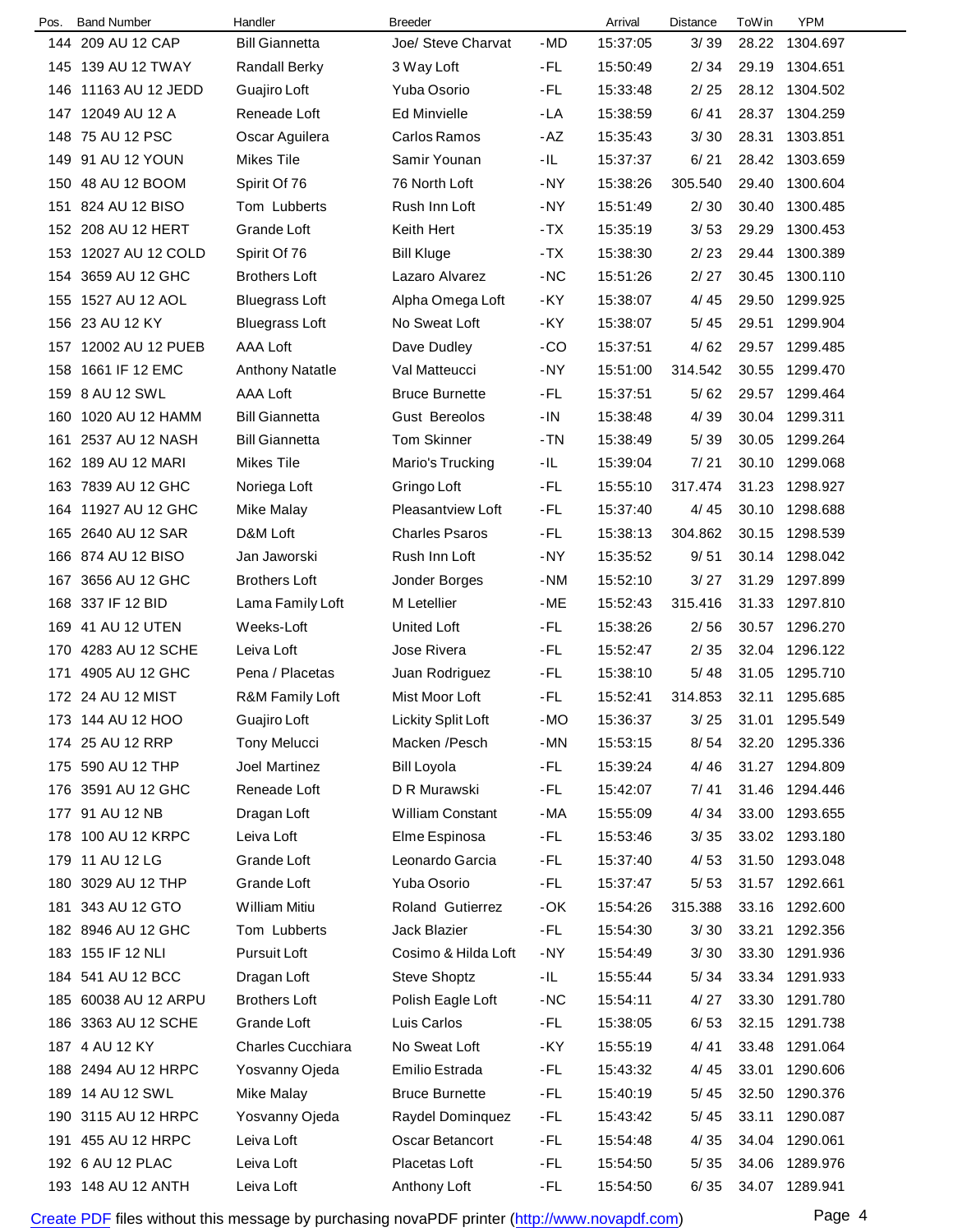| Pos. | <b>Band Number</b>   | Handler                  | <b>Breeder</b>          |       | Arrival  | <b>Distance</b> | ToWin | <b>YPM</b>     |  |
|------|----------------------|--------------------------|-------------------------|-------|----------|-----------------|-------|----------------|--|
|      | 194 20726 AU 12 TCC  | Mike Malay               | Mike Hibbard            | -OH   | 15:40:46 | 6/45            | 33.17 | 1288.990       |  |
|      | 195 29676 AU 12 FOYS | <b>Brothers Loft</b>     | Jonder Borges           | -NM   | 15:55:25 | 5/27            | 34.43 | 1288.114       |  |
| 196  | 15571 AU 12 GHC      | Circle Loft              | Parkview Loft           | -FL   | 15:41:28 | 5/34            | 33.36 | 1288.090       |  |
|      | 197 763 AU 12 GHCS   | Mike Malay               | <b>Bruce Burnette</b>   | -FL   | 15:41:04 | 7/45            | 33.35 | 1288.040       |  |
| 198  | 9841 AU 12 GHC       | Gallo Loft               | Jerry McIntosh          | -FL   | 15:54:37 | 6/41            | 34.44 | 1287.835       |  |
|      | 199 1249 AU 12 SMCC  | <b>Tony Melucci</b>      | <b>Robert Barnes</b>    | -MI   | 15:55:45 | 9/54            | 34.50 | 1287.829       |  |
| 200  | 8678 IF 12 PERT      | Rich Zambito             | <b>Tranqulity Loft</b>  | -FL   | 15:39:22 | 303.192         | 33.31 | 1287.781       |  |
| 201  | 15 AU 12 SWL         | Auchenbothie Loft        | <b>Bruce Burnette</b>   | -FL   | 15:56:36 | 2/21            | 34.56 | 1287.717       |  |
|      | 202 820 AU 12 BISO   | <b>Bill Dupke</b>        | Rush Inn Loft           | $-NY$ | 15:55:18 | 314.738         | 34.59 | 1287.251       |  |
|      | 203 45 AU 12 MRL     | Gallo Loft               | Ramon Mendez            | -NY   | 15:54:53 | 7/41            | 35.01 | 1287.016       |  |
|      | 204 11 AU 12 KAST    | <b>Bluegrass Loft</b>    | Kastle Loft             | -KY   | 15:42:21 | 6/45            | 34.05 | 1286.723       |  |
| 205  | 1016 AU 12 FSI       | Jan Jaworski             | Rich Zambito            | -FL   | 15:39:35 | 10/51           | 33.57 | 1286.411       |  |
| 206  | 42594 AU 12 ARPU     | Musick & Son             | T & J Schilling         | $-IN$ | 15:55:55 | 314.954         | 35.19 | 1286.305       |  |
|      | 207 650 AU 12 LAF    | <b>Randall Berky</b>     | Johnson/Maithes         | -LA   | 15:57:00 | 3/34            | 35.30 | 1285.972       |  |
| 208  | 795 IF 12 ELI        | Pursuit Loft             | Cosimo & Hilda Loft     | -NY   | 15:56:49 | 4/30            | 35.30 | 1285.963       |  |
|      | 209 3 IF 12 DENN     | Rick Biasucci            | Dennis Terrizzi         | -NY   | 15:43:52 | 6/49            | 34.32 | 1285.633       |  |
|      | 210 752 AU 12 DBJ    | Grande Loft              | DBJ Loft                | -FL   | 15:40:04 | 7/53            | 34.15 | 1285.535       |  |
|      | 211 60614 AU 12 ARPU | Howard & Kirk            | <b>Garland Evans</b>    | $-NC$ | 15:43:22 | 4/41            | 34.34 | 1285.383       |  |
|      | 212 70943 IF 12 E    | Mitch Dejlitko           | Wojciech                | -FL   | 15:56:53 | 315.343         | 35.46 | 1285.080       |  |
|      | 213 3326 AU 12 SCHE  | Oscar Aguilera           | Jorge Crespo            | -FL   | 15:41:44 | 4/30            | 34.33 | 1285.006       |  |
|      | 214 5801 AU 12 GHC   | Jan Jaworski             | Sosnowski Bros          | -FL   | 15:40:03 | 11/51           | 34.25 | 1284.928       |  |
|      | 215 20743 AU 12 AA   | Reneade Loft             | <b>Tony Ortiz</b>       | -FL   | 15:45:14 | 8/41            | 34.52 | 1284.882       |  |
|      | 216 85 AU 12 NB      | AAA Loft                 | <b>William Constant</b> | -MA   | 15:42:33 | 6/62            | 34.39 | 1284.852       |  |
|      | 217 7306 AU 12 GHC   | Weeks-Loft               | Larry Field             | -FL   | 15:42:07 | 3/56            | 34.37 | 1284.849       |  |
|      | 218 114 AU 12 NWD    | Dave Gage                | J & J Loft              | -MA   | 15:42:32 | 2/6             | 34.41 | 1284.773       |  |
|      | 219 1102 AU 12 OCF   | <b>Rick Biasucci</b>     | Brandon / Romero        | $-CA$ | 15:44:09 | 7/49            | 34.49 | 1284.738       |  |
| 220  | 689 AU 12 GTO        | Grande Loft              | Roland Gutierrez        | -OK   | 15:40:28 | 8/53            | 34.38 | 1284.307       |  |
| 221  | 202 AU 12 KRPC       | Grande Loft              | German Calderon         | -FL   | 15:40:28 | 9/53            | 34.39 | 1284.292       |  |
|      | 222 2409 AU 12 WSJ   | George Benitez           | <b>Bud Roan</b>         | $-CA$ | 15:45:19 | 2/9             |       | 35.06 1284.132 |  |
|      | 223 1789 AU 12 GHC   | Jose Cintron             | <b>Anthony Natatle</b>  | -FL   | 15:57:06 | 315.174         |       | 36.12 1283.755 |  |
|      | 224 72137 IF 12 E    | Yosvanny Ojeda           | Luis Cesar Rios         | -FL   | 15:45:49 | 6/45            | 35.18 | 1283.603       |  |
|      | 225 12011 AU 12 PUEB | R&M Family Loft          | Dave Dudley             | $-CO$ | 15:56:48 | 2/15            |       | 36.18 1283.367 |  |
|      | 226 12344 AU 12 VAL  | <b>Charles Cucchiara</b> | Kenneth Flythe          | -GA   | 15:57:56 | 5/41            | 36.26 | 1283.241       |  |
|      | 227 1617 AU 12 HRPC  | Oscar Aguilera           | Reimen Querol           | -FL   | 15:42:19 | 5/30            |       | 35.07 1283.236 |  |
|      | 228 20385 AU 12 TCC  | Mike Carrature           | Mike Hibbard            | -OH   | 15:57:22 | 315.224         |       | 36.25 1283.113 |  |
|      | 229 33 AU 12 GUYS    | Yosvanny Ojeda           | Home Town Loft          | $-MA$ | 15:46:00 | 7/45            | 35.30 | 1283.014       |  |
|      | 230 28 AU 12 BOOM    | Power of Faith           | Boomerang Loft          | -FL   | 15:58:41 | 3/27            | 36.34 | 1283.004       |  |
|      | 231 26 AU 12 DEL     | Weeks-Loft               | Perez / Meeks           | -FL   | 15:42:44 | 4/56            | 35.15 | 1282.927       |  |
|      | 232 152 AU 12 SCHE   | Grande Loft              | Joaquin Blanco          | -FL   | 15:40:55 | 10/53           | 35.06 | 1282.902       |  |
|      | 233 174 AU 12 ANTH   | Leiva Loft               | Anthony Loft            | -FL   | 15:57:12 | 7/35            | 36.29 | 1282.868       |  |
|      | 234 94 AU 12 NB      | Gallo Loft               | <b>William Constant</b> | -MA   | 15:56:18 | 8/41            | 36.26 | 1282.794       |  |
|      | 235 97 IF 12 NLI     | Pursuit Loft             | Cosimo & Hilda Loft     | -NY   | 15:57:53 | 5/30            | 36.34 | 1282.779       |  |
|      | 236 3811 AU 12 GHC   | Guajiro Loft             | <b>Bluegrass Loft</b>   | -FL   | 15:40:44 | 4/25            | 35.08 | 1282.736       |  |
|      | 237 3745 AU 12 MCLO  | D R Murawski             | <b>Richard Martel</b>   | -MA   | 15:58:08 | 2/11            |       | 36.37 1282.710 |  |
|      | 238 73 AU 12 GALL    | Pena / Placetas          | Gallo Loft              | -FL   | 15:42:23 | 6/48            | 35.19 | 1282.599       |  |
|      | 239 91 AU 12 FURI    | Leiva Loft               | Dailymuniz Gomez        | -FL   | 15:57:20 | 8/35            |       | 36.37 1282.487 |  |
|      | 240 1288 AU 12 HRPC  | Hugh Fraser              | Andy Nemechek           | -FL   | 15:45:56 | 2/26            |       | 35.42 1282.317 |  |
|      | 241 16904 AU 12 GHC  | <b>Pleasantview Loft</b> | M&S Loft                | -FL   | 15:43:08 | 6/41            |       | 35.30 1282.201 |  |
|      | 242 3718 CU 12 XYZ   | Jan Jaworski             | Steve Wojteczko         | -Ont  | 15:40:57 | 12/51           | 35.19 | 1282.179       |  |
|      | 243 27513 AU 12 ARPU | Woods End Loft           | <b>Bruce Chadbourne</b> | -FL   | 15:57:51 | 4/12            |       | 36.45 1282.168 |  |
|      |                      |                          |                         |       |          |                 |       |                |  |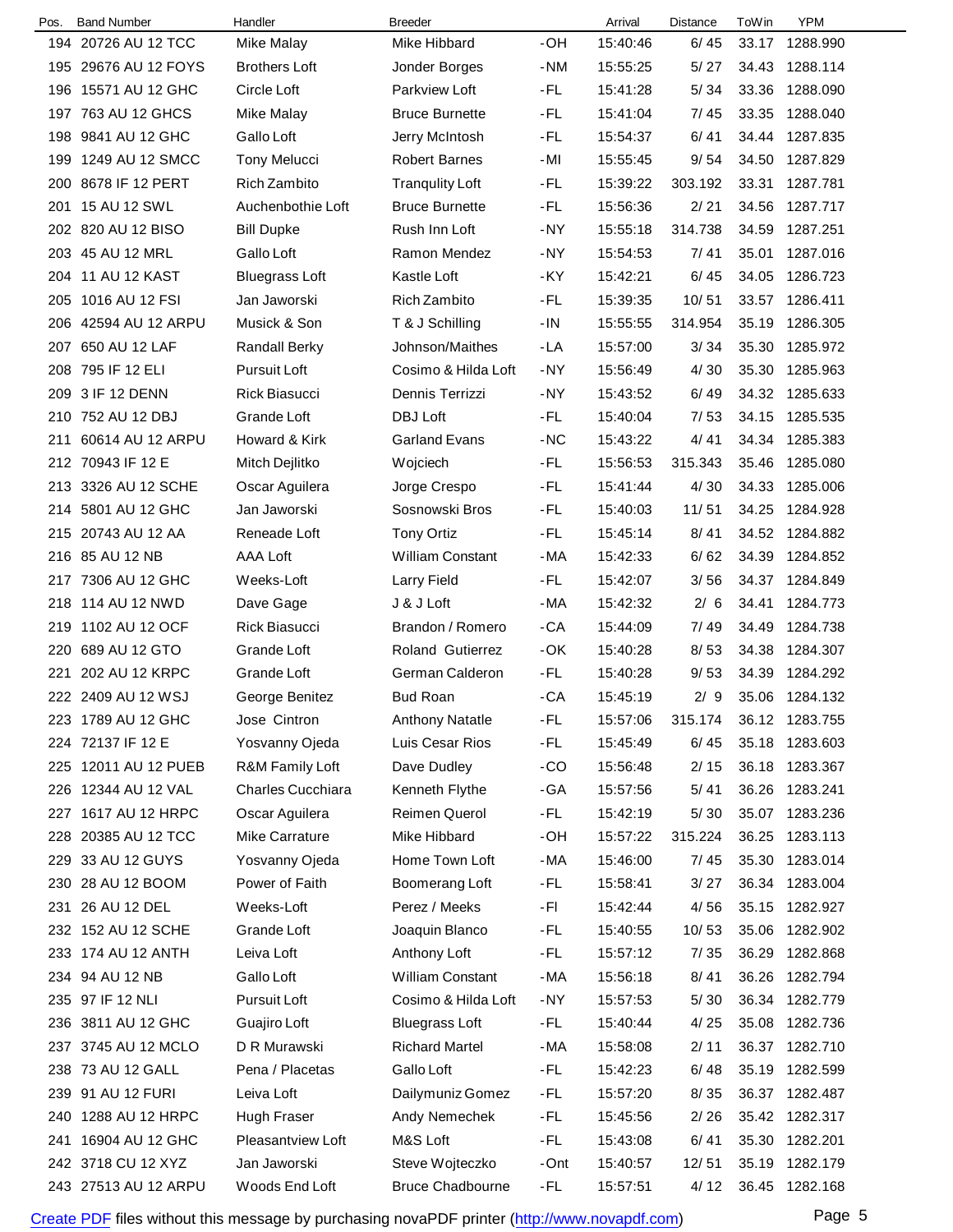| Pos. | <b>Band Number</b>   | Handler               | <b>Breeder</b>           |       | Arrival  | Distance | ToWin | <b>YPM</b>     |
|------|----------------------|-----------------------|--------------------------|-------|----------|----------|-------|----------------|
| 244. | 63 AU 12 MARI        | <b>Mikes Tile</b>     | Mario's Trucking         | -IL   | 15:44:32 | 8/21     | 35.38 | 1282.131       |
|      | 245 923 AU 12 KRPC   | Treto Loft            | Aleida Milian            | -FL   | 15:43:46 | 6/49     | 35.35 | 1282.103       |
| 246  | 116 AU 12 KRPC       | Leiva Loft            | Elme Espinosa            | -FL   | 15:57:31 | 9/35     | 36.47 | 1281.963       |
|      | 247 6336 AU 12 AA    | Jan Jaworski          | Joseph Mosely            | -FL   | 15:41:02 | 13/51    | 35.24 | 1281.927       |
|      | 248 60622 AU 12 ARPU | Howard & Kirk         | <b>Garland Evans</b>     | -NC   | 15:44:32 | 5/41     | 35.44 | 1281.803       |
|      | 249 154 AU 12 UTK    | Jan Jaworski          | Andrew Rejman            | -NY   | 15:41:07 | 14/51    | 35.29 | 1281.645       |
| 250  | 4782 AU 12 VITA      | Saki Becarevic        | Jerry Soignier           | -TX   | 15:58:18 | 3/17     | 37.01 | 1281.429       |
| 251  | 16 AU 12 LCOL        | Lorefice M&S          | Lou Colletta             | -CA   | 15:41:44 | 4/31     | 35.39 | 1281.248       |
|      | 252 7586 AU 12 GHC   | Dennis McNeilus       | Zig's Loft               | -FL   | 15:58:10 | 4/10     | 37.07 | 1281.081       |
|      | 253 8107 AU 12 VITA  | <b>Bluegrass Loft</b> | Alwin Bernardo           | $-CT$ | 15:44:12 | 7/45     | 35.56 | 1281.045       |
|      | 254 3731 AU 12 MCLO  | Lorefice Family       | Mclaughlin Lofts         | -MA   | 15:41:39 | 7/46     | 35.44 | 1280.987       |
|      | 255 5813 AU 12 GHC   | Lorefice M&S          | Sosnowski Bros           | -FL   | 15:41:49 | 5/31     | 35.45 | 1280.961       |
|      | 256 75306 IF 12 E    | Jan Jaworski          | George Lehr              | -NY   | 15:41:23 | 15/51    | 35.45 | 1280.824       |
|      | 257 11601 AU 12 GHC  | Boomerang Loft        | Frank's Loft             | -FL   | 15:43:03 | 304.171  | 36.00 | 1280.507       |
| 258  | 339 AU 12 KENN       | Frank's Loft          | Kenny Chen               | -FI   | 15:43:10 | 2/22     | 36.01 | 1280.475       |
| 259  | 3005 AU 12 SCHE      | Joel Martinez         | Elyci Gonzalez           | -FL   | 15:44:09 | 5/46     | 36.12 | 1280.135       |
| 260  | 137 IF12 RISB        | Dave Gage             | J & J Loft               | -MA   | 15:44:07 | 3/6      | 36.16 | 1279.920       |
| 261  | 177 AU 12 MARI       | Oscar Aguilera        | Mario's Trucking         | -IL   | 15:43:27 | 6/30     | 36.15 | 1279.740       |
| 262  | 1887 AU 12 GHC       | Dragan Loft           | Yosvanny Ojeda           | -FL   | 15:59:53 | 6/34     | 37.43 | 1279.594       |
|      | 263 397 IF 12 LHC    | Tom Lubberts          | <b>Anthony Marino</b>    | -NY   | 15:58:49 | 4/30     | 37.40 | 1279.512       |
|      | 264 341 AU 12 CFRP   | <b>Heavens Angels</b> | <b>Tony Gil</b>          | -FL   | 15:44:56 | 2/15     | 36.29 | 1279.393       |
|      | 265 178 IF 12 NLI    | Pursuit Loft          | Cosimo & Hilda Loft      | -NY   | 15:59:05 | 6/30     | 37.45 | 1279.263       |
| 266  | 2137 AU 12 THP       | <b>Bruno Rosch</b>    | Myron Kulik              | -FL   | 15:59:14 | 315.614  | 37.49 | 1279.144       |
|      | 267 431 AU 12 OCAL   | Shokie Loft           | William Vandeven         | -FL   | 15:46:05 | 2/2      | 36.47 | 1278.727       |
|      | 268 2513 AU 12 WII   | <b>Randall Berky</b>  | Jon /Tes Cline           | $-ID$ | 15:59:29 | 4/34     | 38.00 | 1278.592       |
| 269  | 11926 AU 12 GHC      | Weeks-Loft            | <b>Pleasantview Loft</b> | -FL   | 15:44:15 | 5/56     | 36.46 | 1278.281       |
| 270  | 389 AU 12 CHT        | Joel Martinez         | Adil Hrnic               | -TN   | 15:44:51 | 6/46     | 36.53 | 1278.021       |
|      | 271 5814 AU 12 CHIC  | Andy's Loft           | Wladyslaw Krol           | -FL   | 16:07:42 | 3/34     | 38.54 | 1278.018       |
|      | 272 145 AU 12 TWAY   | R&M Family Loft       | 3 Way Loft               | -FL   | 15:58:48 | 3/15     | 38.18 | 1277.440       |
|      | 273 2450 AU 12 SAR   | Lorefice Family       | Joseph Russo             | -FL   | 15:42:55 | 8/46     | 36.59 | 1277.130       |
|      | 274 84 AU 12 GALL    | Pena / Placetas       | Gallo Loft               | -FL   | 15:44:12 | 7/48     | 37.07 | 1277.061       |
|      | 275 3574 AU 12 GHC   | Reneade Loft          | D R Murawski             | -FL   | 15:47:57 | 9/41     | 37.35 | 1276.624       |
|      | 276 5 AU 12 HRPC     | Gallo Loft            | Mariano Alzugaray        | -FL   | 15:58:36 | 9/41     | 38.43 | 1276.019       |
|      | 277 133 AU 12 WSM    | <b>William Mitiu</b>  | William Michalski        | - Mi  | 16:00:07 | 2/28     | 38.57 | 1275.726       |
|      | 278 3027 AU 12 SCHE  | Joel Martinez         | <b>Liuvent Martin</b>    | -FL   | 15:46:02 | 7/46     | 38.05 | 1274.404       |
|      | 279 959 AU 12 BISO   | Jan Jaworski          | Andy Zmijewski           | -NY   | 15:43:29 | 16/51    | 37.51 | 1274.397       |
| 280  | 42508 AU 12 ARPU     | Mikes Tile            | T & J Schilling          | -IN   | 15:47:14 | 9/21     | 38.20 | 1273.938       |
|      | 281 2842 AU 12 GHC   | Lorefice Family       | Weeks-Loft               | -FL   | 15:43:59 | 9/46     | 38.03 | 1273.879       |
|      | 282 224 AU 12 DUTC   | Lazlo Szentendrei     | Al Greenwald             | -AZ   | 16:00:23 | 315.074  | 39.37 | 1273.661       |
|      | 283 87 AU 12 CHT     | Carlos Loft           | <b>Alvin Petty</b>       | - TN  | 15:44:10 | 5/21     | 38.19 | 1273.055       |
|      | 284 3810 AU 12 GHC   | Guajiro Loft          | <b>Bluegrass Loft</b>    | -FL   | 15:43:55 | 5/25     | 38.19 | 1272.973       |
|      | 285 8027 AU 12 GHC   | <b>Bill Giannetta</b> | Jose Cintron             | -FL   | 15:47:37 | 6/39     | 38.54 | 1272.185       |
|      | 286 164 AU 12 GTO    | <b>Randall Berky</b>  | <b>Roland Gutierrez</b>  | -OK   | 16:01:43 | 5/34     |       | 40.14 1272.049 |
|      | 287 23 CU 12 XYZ     | Saki Becarevic        | <b>Chris Mitsios</b>     | -Ont  | 16:01:34 | 4/17     | 40.17 | 1271.865       |
| 288  | 2936 AU 12 BAYO      | <b>Rick Biasucci</b>  | Ledet's Loft             | -LA   | 15:48:25 | 8/49     | 39.06 | 1271.783       |
|      | 289 22 CU 12 XYZ     | Saki Becarevic        | <b>Chris Mitsios</b>     | -Ont  | 16:01:36 | 5/17     | 40.18 | 1271.777       |
|      | 290 53 AU 12 MARI    | Howard & Kirk         | Mario's Trucking         | -IL   | 15:47:54 | 6/41     | 39.05 | 1271.624       |
| 291  | 1545 AU 12 GHC       | <b>Rick Biasucci</b>  | <b>Christine Melucci</b> | -FL   | 15:48:30 | 9/49     | 39.10 | 1271.568       |
|      | 292 12299 AU 12 A    | <b>Tony Melucci</b>   | Ed Minvielle             | -LA   | 16:01:26 | 10/54    |       | 40.32 1271.035 |
|      | 293 508 AU 12 BCC    | Dragan Loft           | Zoran Romanovic          | -FL   | 16:02:51 | 7/34     |       | 40.42 1270.905 |
|      |                      |                       |                          |       |          |          |       |                |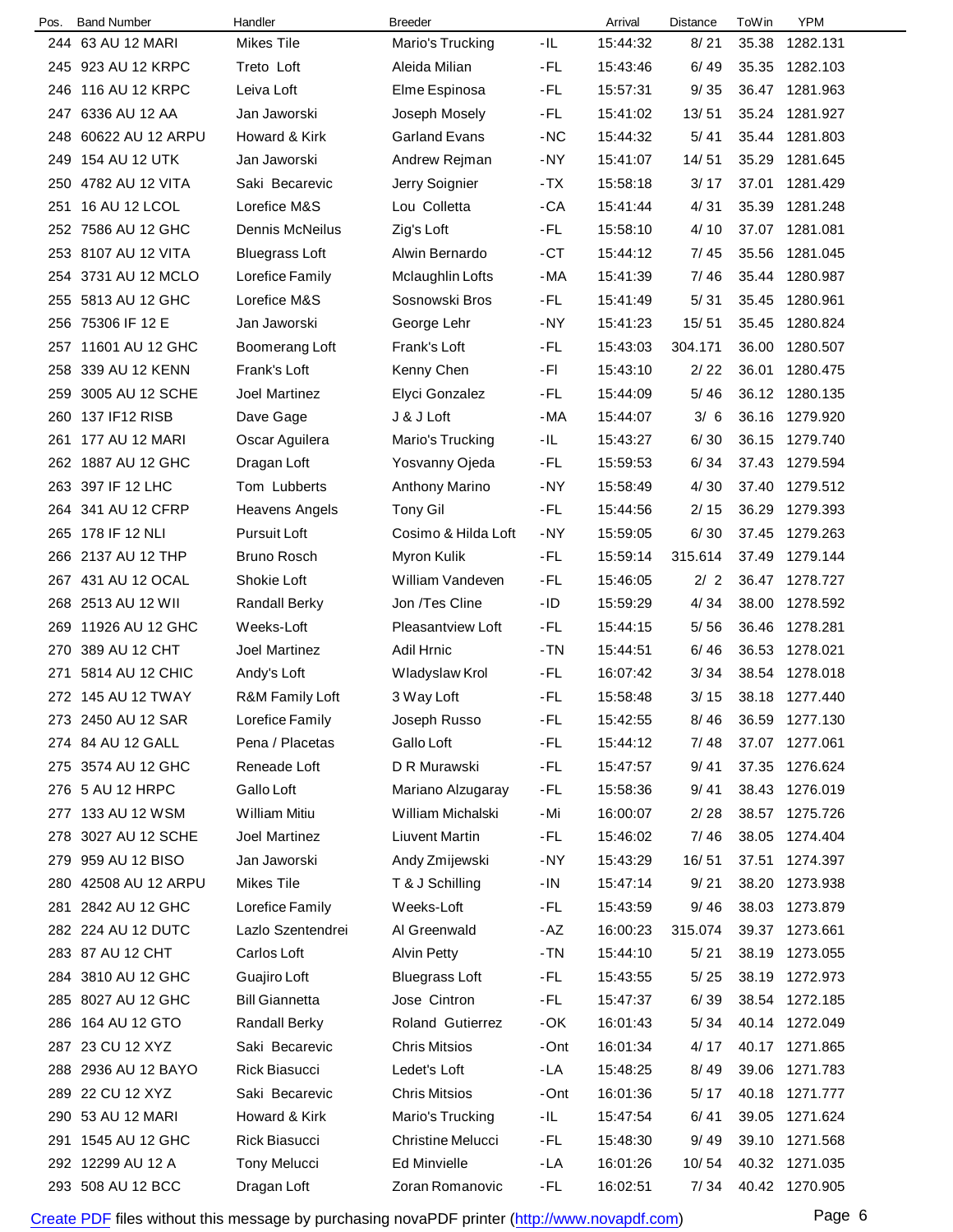| Pos. | <b>Band Number</b>   | Handler              | <b>Breeder</b>           |       | Arrival  | Distance | ToWin | <b>YPM</b>     |
|------|----------------------|----------------------|--------------------------|-------|----------|----------|-------|----------------|
|      | 294 65 AU 12 KY      | Charles Cucchiara    | No Sweat Loft            | -KY   | 16:02:11 | 6/41     | 40.40 | 1270.790       |
|      | 295 147 AU 12 ANTH   | Leiva Loft           | Anthony Loft             | -FL   | 16:01:21 | 10/35    | 40.38 | 1270.682       |
| 296  | 8 AU 12 SRI          | AAA Loft             | McKenna & Lawton         | $-CT$ | 15:47:21 | 7/62     | 39.27 | 1270.254       |
|      | 297 1089 AU 12 OCF   | <b>Tony Melucci</b>  | Brandon / Romero         | -CA   | 16:01:43 | 11/54    | 40.49 | 1270.210       |
|      | 298 827 AU 12 BISO   | Jerry McIntosh       | Rush Inn Loft            | -NY   | 16:01:44 | 2/6      | 40.50 | 1270.145       |
| 299  | 1950 AU 12 GHC       | Weeks-Loft           | Mike Malay               | -FL   | 15:46:59 | 6/56     | 39.29 | 1270.016       |
| 300  | 387 AU 12 BCC        | <b>Tony Melucci</b>  | Andy Nemechek            | -FL   | 16:01:51 | 12/54    | 40.56 | 1269.837       |
|      | 301 80 AU 12 AAA     | <b>Brothers Loft</b> | AAA Loft                 | -FL   | 16:01:57 | 6/27     | 41.15 | 1268.863       |
|      | 302 60031 AU 12 ARPU | <b>Brothers Loft</b> | Polish Eagle Loft        | $-NC$ | 16:02:04 | 7/27     |       | 41.22 1268.510 |
|      | 303 14631 AU 12 JEDD | Zig's Loft           | Destiny Loft             | -GA   | 16:02:23 | 315.204  | 41.28 | 1268.310       |
|      | 304 764 AU 12 SCHE   | <b>Brothers Loft</b> | Carlos Costa             | -FL   | 16:02:10 | 8/27     | 41.28 | 1268.230       |
|      | 305 400 AU 12 BCC    | <b>Tony Melucci</b>  | Andy Nemechek            | -FL   | 16:02:24 | 13/54    |       | 41.30 1268.211 |
|      | 306 14121 CU 12 XYZ  | Mist Moor Loft       | <b>Tony Rodgers</b>      | -Ont  | 16:03:06 | 315.642  | 41.38 | 1267.999       |
|      | 307 196 IF 12 QCP    | Auchenbothie Loft    | David Pelech             | -NJ   | 16:03:27 | 3/21     | 41.47 | 1267.628       |
| 308  | 2841 AU 12 GHC       | Lorefice Family      | Weeks-Loft               | -FL   | 15:46:03 | 10/46    | 40.07 | 1267.627       |
|      | 309 6659 AU 12 GHC   | Dennis McNeilus      | Dean Jamieson            | -FI   | 16:02:49 | 5/10     | 41.46 | 1267.465       |
|      | 310 5260 AU 12 GHC   | DeShonk Loft         | Shokie Loft              | -FL   | 16:02:05 | 2/17     |       | 41.42 1267.457 |
|      | 311 51 IF 12 NLI     | Pursuit Loft         | Cosimo & Hilda Loft      | $-NY$ | 16:03:10 | 7/30     | 41.51 | 1267.322       |
|      | 312 57 CU 12 XYZ     | Saki Becarevic       | <b>Chris Mitsios</b>     | -Ont  | 16:03:08 | 6/17     | 41.51 | 1267.312       |
|      | 313 2425 AU 12 WSJ   | George Benitez       | <b>Bud Roan</b>          | -CA   | 15:50:58 | 3/9      | 40.45 | 1267.080       |
|      | 314 98 AU 12 DTEA    | Joel Martinez        | Discovery Team           | -FL   | 15:48:35 | 8/46     | 40.38 | 1266.732       |
|      | 315 4949 AU 12 TEXA  | Jerry McIntosh       | <b>Featherstone Loft</b> | $-TX$ | 16:03:18 | 3/6      | 42.23 | 1265.624       |
|      | 316 1031 AU 12 OCAL  | J & C Gallager       | Barron / Eberst          | -FL   | 15:58:48 | 2/13     | 41.58 | 1265.570       |
|      | 317 11 AU 12 BOOM    | Howard & Kirk        | Boomerang Loft           | -FL   | 15:49:56 | 7/41     | 41.08 | 1265.530       |
|      | 318 2865 AU 12 GHC   | Circle Loft          | Weeks-Loft               | -FL   | 15:48:54 | 6/34     |       | 41.02 1265.493 |
|      | 319 834 AU 12 BISO   | Jan Jaworski         | Rush Inn Loft            | -NY   | 15:46:30 | 17/51    |       | 40.52 1265.271 |
|      | 320 54 CU 12 XYZ     | Saki Becarevic       | <b>Chris Mitsios</b>     | -Ont  | 16:03:51 | 7/17     | 42.33 | 1265.257       |
|      | 321 202 AU 12 MUS    | <b>Hugh Fraser</b>   | Joe Iwaniec              | -MI   | 15:51:41 | 3/26     | 41.27 | 1265.042       |
|      | 322 7594 AU 12 GHC   | Mitch Dejlitko       | Zig's Loft               | -FL   | 16:03:44 | 2/18     |       | 42.37 1265.015 |
|      | 323 4 AU 12 MRL      | Gallo Loft           | Ramon Mendez             | -NY   | 16:02:22 | 10/41    |       | 42.30 1264.996 |
|      | 324 179 IF 12 IDF    | Circle Loft          | Tom Yannetti             | -NJ   | 15:49:06 | 7/34     |       | 41.15 1264.871 |
|      | 325 60 AU 12 MV      | Treto Loft           | Mario Varela             | -FL   | 15:49:32 | 7/49     | 41.21 | 1264.683       |
|      | 326 730 AU 12 DBJ    | Gallo Loft           | DBJ Loft                 | -FL   | 16:02:33 | 11/41    | 42.41 | 1264.457       |
|      | 327 184 AU 12 BCC    | Rick Biasucci        | Jay Hilton               | -FL   | 15:50:58 | 10/49    | 41.38 | 1264.209       |
|      | 328 2546 AU 12 GHC   | Rick Biasucci        | Laurie McConnell         | -FL   | 15:50:58 | 11/49    | 41.38 | 1264.209       |
|      | 329 7215 AU 12 GHC   | Weeks-Loft           | George Benitez           | -FL   | 15:49:00 | 7/56     | 41.31 | 1263.965       |
|      | 330 209 CU 12 RRZO   | Parkview Loft        | R & R Zonnekeyn          | -Ont  | 16:05:21 | 3/40     |       | 43.12 1263.690 |
|      | 331 642 IF 12 NWC    | Lazlo Szentendrei    | Robert Salinovici        | $-MA$ | 16:03:56 | 2/23     |       | 43.10 1263.360 |
|      | 332 2504 AU 12 GHC   | Mike Malay           | Laurie McConnell         | -FL   | 15:49:12 | 8/45     |       | 41.43 1263.349 |
|      | 333 501 AU 12 GKM    | Yosvanny Ojeda       | Gilberto Rodriguez       | -FL   | 15:52:39 | 8/45     | 42.09 | 1263.068       |
|      | 334 1390 AU 12 ALCA  | Ray Schmeichel       | Acca Loft                | -IL   | 16:03:47 | 3/8      | 43.18 | 1262.901       |
|      | 335 57 IF 12 TAMI    | Tom Lubberts         | Anthony Marino           | -NY   | 16:04:35 | 5/30     | 43.26 | 1262.698       |
|      | 336 8 AU 12 BOOM     | Frank's Loft         | Boomerang Loft           | -FL   | 15:49:11 | 3/22     |       | 42.02 1262.288 |
|      | 337 836 AU 12 SFA    | <b>Tony Melucci</b>  | Jerry Olszewski          | -OH   | 16:04:31 | 14/54    |       | 43.36 1262.142 |
|      | 338 2258 AU 12 GHC   | Mist Moor Loft       | R&M Family Loft          | -FL   | 16:05:10 | 2/27     |       | 43.42 1262.046 |
|      | 339 1231 AU 12 WEBE  | Boomerang Loft       | Brandon / Romero         | -CA   | 15:49:11 | 2/27     | 42.08 | 1261.992       |
|      | 340 5 AU 12 LCOL     | Pet Shop II          | Lou Colletta             | -CA   | 16:05:14 | 315.678  |       | 43.43 1261.986 |
|      | 341 10982 AU 12 GHC  | Frank's Loft         | Peter Beley              | -FL   | 15:49:18 | 4/22     | 42.09 | 1261.926       |
|      | 342 114 AU 12 GALL   | <b>Tony Melucci</b>  | Gallo Loft               | -FL   | 16:04:49 | 15/54    |       | 43.54 1261.272 |
|      | 343 6252 AU 12 GHC   | Treto Loft           | Angel Rodriguez          | -FL   | 15:50:47 | 8/49     |       | 42.35 1260.995 |
|      |                      |                      |                          |       |          |          |       |                |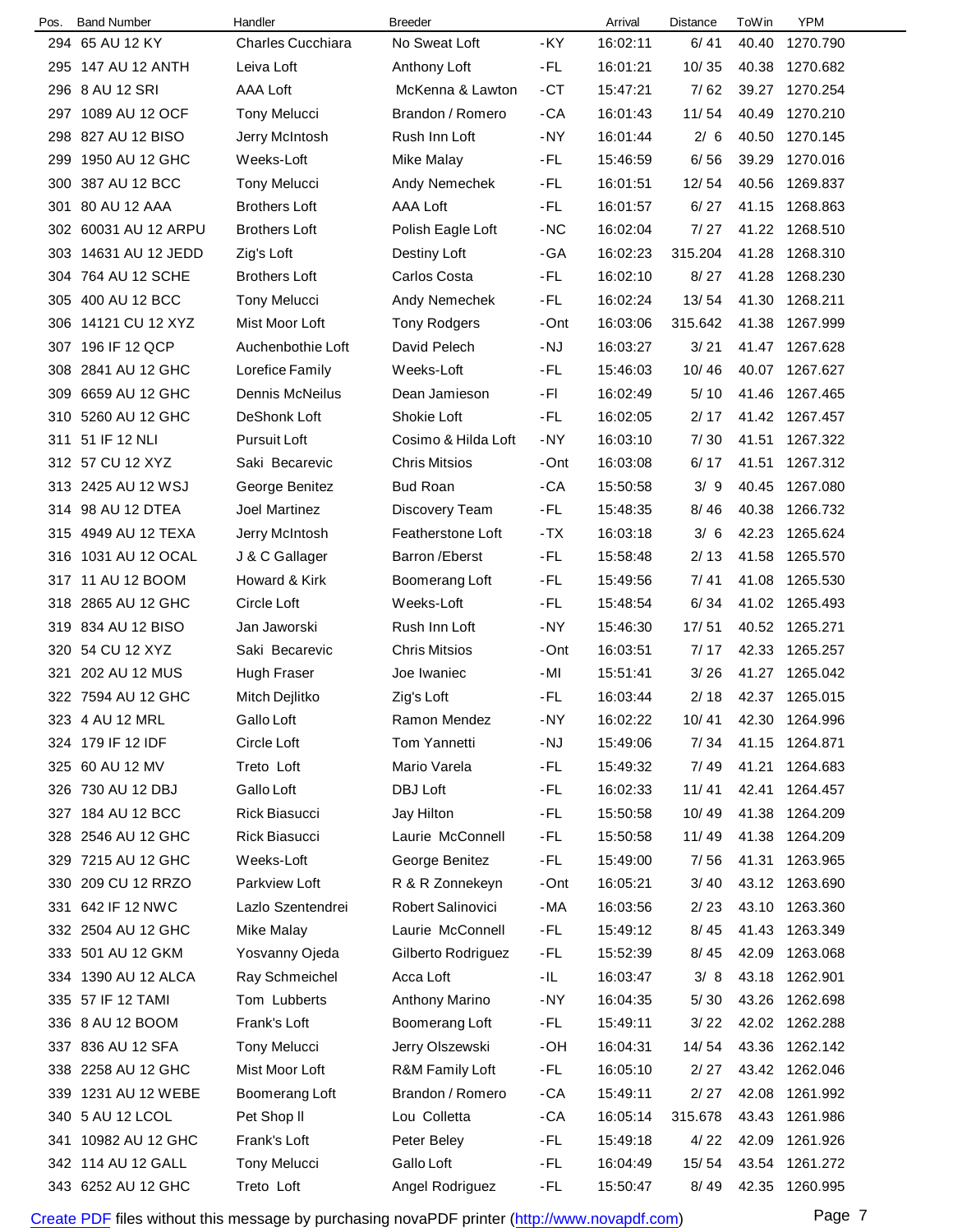| Pos. | <b>Band Number</b>   | Handler                  | <b>Breeder</b>          |       | Arrival  | <b>Distance</b> | ToWin          | <b>YPM</b>           |
|------|----------------------|--------------------------|-------------------------|-------|----------|-----------------|----------------|----------------------|
|      | 344 213 AU 12 KRPC   | Lorefice Family          | German Calderon         | -FL   | 15:48:16 | 11/46           | 42.21          | 1260.963             |
|      | 345 959 AU 12 FMI    | Treto Loft               | Ron DeFreitas           | -FL   | 15:50:48 | 9/49            | 42.36          | 1260.950             |
|      | 346 864 AU 12 GHC    | Pena / Placetas          | <b>Joel Martinez</b>    | -FL   | 15:49:36 | 8/48            | 42.31          | 1260.825             |
|      | 347 6454 AU 12 ARC   | Pena / Placetas          | Joe Colucci             | -CA   | 15:49:37 | 9/48            | 42.32          | 1260.775             |
|      | 348 68 AU 12 LG      | Pena / Placetas          | Leonardo Garcia         | -FL   | 15:49:37 | 10/48           | 42.33          | 1260.746             |
|      | 349 6 AU 12 SWL      | <b>AAA Loft</b>          | <b>Bruce Burnette</b>   | -FL   | 15:50:40 | 8/62            | 42.46          | 1260.362             |
|      | 350 12096 AU 12 PUEB | R&M Family Loft          | Dave Dudley             | $-CO$ | 16:04:44 | 4/15            | 44.14          | 1260.213             |
| 351  | 15577 AU 12 GHC      | Circle Loft              | Parkview Loft           | -FL   | 15:50:53 | 8/34            | 43.02          | 1259.584             |
|      | 352 1311 AU 12 SMCC  | Howard & Kirk            | <b>Robert Barnes</b>    | -MI   | 15:52:01 | 8/41            | 43.13          | 1259.326             |
|      | 353 912 AU 12 BCC    | Hugh Fraser              | RJB Loft                | -FL   | 15:53:40 | 4/26            | 43.26          | 1259.194             |
|      | 354 75419 IF 12 E    | Tom Lubberts             | George Lehr             | $-NY$ | 16:05:54 | 6/30            | 44.45          | 1258.956             |
|      | 355 2550 AU 12 SAR   | Chris Casa               | Pat Tufano              | -FL   | 16:04:40 | 2/8             | 44.38          | 1258.895             |
|      | 356 1027 AU 12 OCAL  | J & C Gallager           | <b>Barron</b> / Eberst  | -FL   | 16:01:15 | 3/13            | 44.26          | 1258.458             |
|      | 357 3351 AU 12 SCR   | Power of Faith           | <b>Hector Flores</b>    | -FL   | 16:07:12 | 4/27            | 45.05          | 1258.319             |
|      | 358 6337 AU 12 AA    | Jose Cintron             | Joseph Mosely           | -FL   | 16:06:00 | 2/3             | 45.05          | 1257.880             |
|      | 359 546 AU 12 KRPC   | Joel Martinez            | <b>Magdiel Perez</b>    | -FL   | 15:52:02 | 9/46            | 44.05          | 1256.493             |
|      | 360 547 AU 12 CHIC   | Oscar Aguilera           | Niall Hyde              | -IL   | 15:51:13 | 7/30            | 44.01          | 1256.441             |
| 361  | 16908 AU 12 GHC      | <b>Pleasantview Loft</b> | M&S Loft                | -FL   | 15:51:44 | 7/41            | 44.05          | 1256.380             |
|      | 362 169 AU 12 SCHE   | Joel Martinez            | Joaquin Blanco          | -FL   | 15:52:06 | 10/46           | 44.08          | 1256.327             |
|      | 363 1120 AU 12 ER    | Ron Tipton               | <b>Butch Smith</b>      | -IL   | 15:49:49 | 303.168         | 44.01          | 1255.967             |
|      | 364 686 AU 12 TENT   | <b>Tony Melucci</b>      | Watkins / Tilson        | -NC   | 16:06:49 | 16/54           | 45.54          | 1255.558             |
|      | 365 15574 AU 12 GHC  | Circle Loft              | Parkview Loft           | -FL   | 15:52:25 | 9/34            | 44.34          | 1255.061             |
|      | 366 10209 AU 12 ARPU | DeShonk Loft             | Archie Bayne            | -FL   | 16:06:25 | 3/17            | 46.02          | 1255.033             |
|      | 367 6502 AU 12 GHC   | Weeks-Loft               | Al Lala                 | -FL   | 15:52:08 | 8/56            | 44.38          | 1254.713             |
|      | 368 1263 AU 12 SMCC  | <b>William Mitiu</b>     | <b>Robert Barnes</b>    | -MI   | 16:08:07 | 3/28            | 46.57          | 1252.689             |
|      | 369 6442 AU 12 KEN   | Treto Loft               | Lassourreille/Pieper    | -FL   | 15:53:39 | 10/49           |                | 45.27 1252.557       |
|      | 370 10206 AU 12 ARPU | Grande Loft              | Archie Bayne            | -FL   | 15:51:01 | 11/53           |                | 45.12 1252.487       |
| 371  | 4611 AU 12 GHC       | <b>Randall Berky</b>     | <b>Bob Mitchell</b>     | -CA   | 16:08:33 | 6/34            | 47.03          | 1252.485             |
|      | 372 2058 IF 12 LCC   | <b>Charles Cucchiara</b> | <b>Isuoin Kuluancic</b> | -CT   | 16:08:39 | 7/41            |                | 47.09 1252.235       |
|      | 373 7860 AU 12 AA    | <b>Randall Berky</b>     | <b>Bob Mitchell</b>     | -CA   | 16:08:47 | 7/34            |                | 47.18 1251.821       |
|      | 374 1202 AU 12 RISI  | Weeks-Loft               | Rising Star Loft        | $-Tx$ | 15:53:12 | 9/56            |                | 45.43 1251.563       |
|      | 375 149 AU 12 KRPC   | Leiva Loft               | Elme Espinosa           | -FL   | 16:08:05 | 11/35           | 47.21          | 1251.396             |
|      | 376 438 AU 12 HRPC   | Leiva Loft               | Oscar Betancort         | -FL   | 16:08:07 | 12/35           | 47.23          | 1251.287             |
|      | 377 717 AU 12 DBJ    | AAA Loft                 | DBJ Loft                | -FL   | 15:53:52 | 9/62            | 45.58          | 1250.957             |
|      | 378 12796 AU 12 JETT | Boomerang Loft           | William Boone jr        | -FL   | 15:53:02 | 3/27            | 45.59          | 1250.642             |
|      | 379 14603 AU 12 JEDD | Charles Cucchiara        | Destiny Loft            | -GA   | 16:09:17 | 8/41            | 47.46          | 1250.478             |
|      | 380 67755 AU 12 ARPU | Dennis Gaylord           | <b>Grant Loft</b>       | -WA   | 16:07:50 | 314.558         | 47.42          | 1250.226             |
| 381  | 33931 AU 12 AA       | Leiva Loft               | Discovery Team          | -FL   | 16:08:30 | 13/35           | 47.46          | 1250.225             |
|      | 382 70 IF 12 NLI     | Pursuit Loft             | Cosimo & Hilda Loft     | -NY   | 16:09:18 | 8/30            | 47.59          | 1249.818             |
|      | 383 3134 AU 12 LCF   | Lazlo Szentendrei        | Norman Messier          | -FL   | 16:08:44 | 3/23            | 47.58          | 1249.665             |
|      | 384 29 AU 12 HOO     | Guajiro Loft             | <b>Billy Gates</b>      | -MO   | 15:51:45 | 6/25            | 46.09          | 1249.612             |
|      | 385 4008 IF 12 FSC   | <b>Bill Dupke</b>        | <b>Terence Moniz</b>    | -HI   | 16:08:18 | 2/17            | 47.58          | 1249.513             |
|      |                      |                          |                         |       |          |                 |                |                      |
|      | 386 5 AU 12 MKI      | <b>Bill Dupke</b>        | Rogers Uchima           | -HI   | 16:08:19 | 3/17            | 47.59<br>46.46 | 1249.484<br>1249.464 |
|      | 387 40763 AU 12 ARPU | <b>Hugh Fraser</b>       | Larry Rota              | -NJ   | 15:57:00 | 5/26            |                |                      |
|      | 388 438 AU 12 FAY    | <b>Tony Melucci</b>      | Watkins / Tilson        | $-NC$ | 16:09:01 | 17/54           | 48.07          | 1249.318             |
|      | 389 265 AU 12 VC     | Saki Becarevic           | David Laux              | -WI   | 16:09:33 | 8/17            |                | 48.16 1249.029       |
|      | 390 37 IF 12 NLI     | Pursuit Loft             | Cosimo & Hilda Loft     | -NY   | 16:09:36 | 9/30            |                | 48.17 1248.965       |
| 391  | 116 AU 12 GALL       | Hugh Fraser              | Gallo Loft              | -FL   | 15:57:18 | 6/26            |                | 47.04 1248.597       |
|      | 392 8044 AU 12 FOY   | Rich Zambito             | Yarosz Family Loft      | -OH   | 15:52:26 | 2/13            | 46.35          | 1248.419             |
|      | 393 60618 AU 12 ARPU | Howard & Kirk            | <b>Garland Evans</b>    | $-NC$ | 15:55:46 | 9/41            |                | 46.58 1248.374       |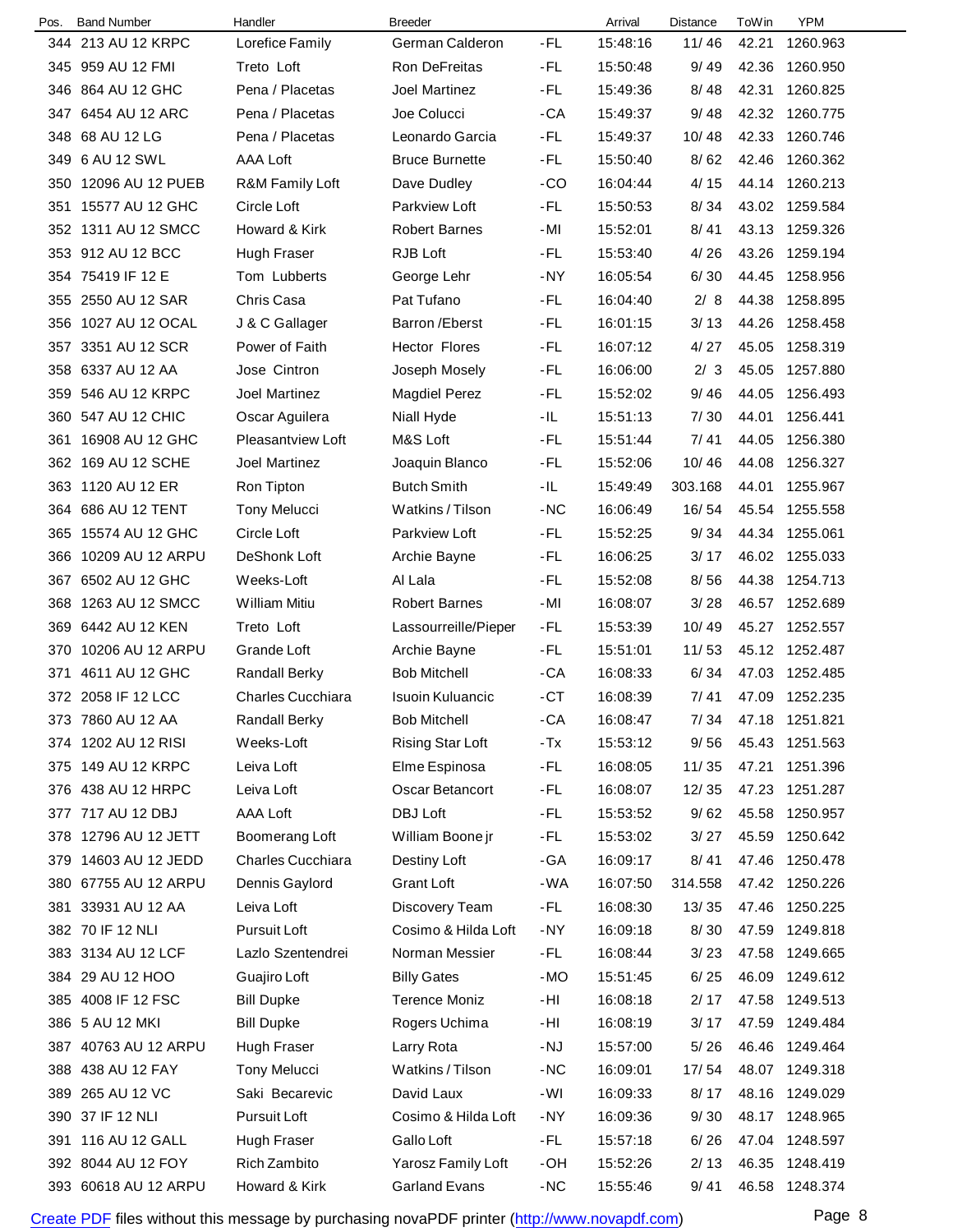| Pos. | <b>Band Number</b>   | Handler               | <b>Breeder</b>        |       | Arrival  | <b>Distance</b> | ToWin | <b>YPM</b>     |  |
|------|----------------------|-----------------------|-----------------------|-------|----------|-----------------|-------|----------------|--|
|      | 394 1248 AU 12 MAS   | Lama Family Loft      | Masis Parseghian      | $-NJ$ | 16:09:47 | 2/23            | 48.36 | 1248.025       |  |
|      | 395 28 AU 12 SCHE    | Grande Loft           | Rikson-Mike Fragoso   | -FL   | 15:52:36 | 12/53           | 46.47 | 1247.849       |  |
| 396  | 4613 AU 12 ARPU      | Treto Loft            | Lama Family Loft      | -FL   | 15:55:20 | 11/49           | 47.08 | 1247.677       |  |
| 397  | 1407 AU 12 HRPC      | Gallo Loft            | Golden Team Loft      | -FL   | 16:08:30 | 12/41           | 48.38 | 1247.507       |  |
| 398  | 2944 AU 12 BAYO      | <b>Rick Biasucci</b>  | Ledet's Loft          | -LA   | 15:56:48 | 12/49           | 47.28 | 1247.127       |  |
| 399  | 11012 AU 12 GHC      | Boomerang Loft        | Peter Beley           | -FL   | 15:54:15 | 4/27            |       | 47.12 1247.078 |  |
| 400  | 93 IF 12 NLI         | <b>Pursuit Loft</b>   | Cosimo & Hilda Loft   | $-NY$ | 16:10:19 | 10/30           | 48.59 | 1246.993       |  |
| 401  | 5821 AU 12 CHIC      | Jan Jaworski          | Wladyslaw Krol        | -FL   | 15:52:41 | 18/51           | 47.03 | 1246.984       |  |
|      | 402 12010 AU 12 PUEB | R&M Family Loft       | Dave Dudley           | -CO   | 16:09:25 | $5/15$          |       | 48.54 1246.942 |  |
|      | 403 13629 AU 12 GHC  | Reneade Loft          | <b>Tony Ortiz</b>     | -FL   | 15:58:01 | 10/41           | 47.40 | 1246.921       |  |
|      | 404 65 AU 12 CHT     | Lorefice Family       | <b>Alvin Petty</b>    | -TN   | 15:53:02 | 12/46           | 47.07 | 1246.912       |  |
| 405  | 15003 AU 12 GHC      | Lorefice Family       | Vernon Young          | -FL   | 15:53:03 | 13/46           | 47.08 | 1246.883       |  |
| 406  | 5806 AU 12 GHC       | Lorefice Family       | Sosnowski Bros        | -FL   | 15:53:03 | 14/46           | 47.08 | 1246.878       |  |
|      | 407 2856 AU 12 GHC   | <b>Bluegrass Loft</b> | Weeks-Loft            | -FL   | 15:55:45 | 8/45            | 47.29 | 1246.690       |  |
| 408  | 12222 AU 12 LYNC     | Mike Malay            | Robert Lynch          | -GA   | 15:54:53 | 9/45            | 47.24 | 1246.643       |  |
| 409  | 485 AU 12 PSC        | Oscar Aguilera        | Carlos Ramos          | $-AZ$ | 15:54:34 | 8/30            | 47.23 | 1246.618       |  |
|      | 410 1106 AU 12 GHC   | Yosvanny Ojeda        | Noriega Loft          | -FL   | 15:58:18 | 9/45            | 47.47 | 1246.613       |  |
| 411  | 17529 AU 12 GHC      | Douwe DeBoer          | J & C Gallager        | -FL   | 16:09:33 | 314.753         | 49.13 | 1246.040       |  |
|      | 412 5813 AU 12 CHIC  | Jan Jaworski          | Wladyslaw             | -IL   | 15:53:02 | 19/51           | 47.24 | 1245.988       |  |
|      | 413 8045 AU 12 FOYS  | Howard & Kirk         | Yarosz Family Loft    | -OH   | 15:56:39 | 10/41           | 47.51 | 1245.819       |  |
|      | 414 34 AU 12 TFL     | <b>Brothers Loft</b>  | <b>Barry Drovie</b>   | -OR   | 16:10:05 | 9/27            |       | 49.24 1245.653 |  |
|      | 415 800 AU 12 GFL    | Pleasantview Loft     | Ganus Family Loft     | $-IN$ | 15:55:27 | 8/41            | 47.48 | 1245.523       |  |
| 416  | 15017 CU 12 XYZ      | Rick Biasucci         | Joe Gabrielli         | -Ont  | 15:57:24 | 13/49           | 48.04 | 1245.377       |  |
|      | 417 362 AU 12 BCC    | Boomerang Loft        | Andy Nemechek         | -FL   | 15:54:55 | 5/27            | 47.52 | 1245.134       |  |
|      | 418 7236 AU 12 CHIC  | Wise Guy              | Adam Hajduga          | -IL   | 15:55:08 | 5/27            | 48.03 | 1244.606       |  |
|      | 419 1 AU 12 HKY      | <b>Jack Manders</b>   | Joe Yancey            | -KY   | 16:11:22 | 315.629         | 49.55 | 1244.440       |  |
| 420  | 3028 AU 12 SCHE      | Joel Martinez         | <b>Liuvent Martin</b> | -FL   | 15:56:14 | 11/46           | 48.17 | 1244.256       |  |
| 421  | 425 AU 12 OCAL       | <b>DeShonk Loft</b>   | William Vandeven      | -FL   | 16:10:21 | 4/17            | 49.58 | 1243.934       |  |
|      | 422 16501 AU 12 GHC  | AAA Loft              | Eyefly4               | -FL   | 15:56:19 | 10/62           |       | 48.26 1243.823 |  |
|      | 423 12253 AU 12 LYNC | <b>Mike Malay</b>     | Robert Lynch          | $-GA$ | 15:55:58 | 10/45           |       | 48.28 1243.548 |  |
|      | 424 5810 AU 12 CHIC  | Andy's Loft           | Wladyslaw             | -IL   | 16:20:00 | 4/34            |       | 51.12 1243.489 |  |
|      | 425 80 AU 12 PSC     | Oscar Aguilera        | Carlos Ramos          | -AZ   | 15:55:39 | 9/30            | 48.28 | 1243.473       |  |
|      | 426 8040 AU 12 FOYS  | Frank's Loft          | Yarosz Family Loft    | -OH   | 15:55:53 | 5/22            |       | 48.44 1242.675 |  |
|      | 427 209 AU 12 MUS    | Frank's Loft          | Joe Iwaniec           | - MI  | 15:55:57 | 6/22            | 48.48 | 1242.454       |  |
|      | 428 195 AU 12 CIZ    | Saki Becarevic        | Andy Ciz              | -IL.  | 16:12:05 | 9/17            | 50.48 | 1241.932       |  |
|      | 429 123 AU 12 GUYS   | <b>Tony Melucci</b>   | Home Town Loft        | -MA   | 16:11:53 | 18/54           |       | 50.58 1241.337 |  |
| 430  | 334 AU 12 STON       | <b>Randall Berky</b>  | Jerry Stone           | -CA   | 16:12:35 | 8/34            | 51.06 | 1241.189       |  |
| 431  | 3661 AU 12 GHC       | <b>Brothers Loft</b>  | Jonder Borges         | -NM   | 16:11:42 | 10/27           | 51.01 | 1241.136       |  |
|      | 432 23612 AU 12 JEDD | Grande Loft           | George Lim            | -FL   | 15:54:58 | 13/53           | 49.09 | 1240.990       |  |
|      | 433 47905 AU 12 ARPU | Leiva Loft            | Leonardo Garcia       | -FL   | 16:11:51 | 14/35           |       | 51.07 1240.838 |  |
|      | 434 60613 AU 12 ARPU | Treto Loft            | <b>Garland Evans</b>  | $-NC$ | 15:57:49 | 12/49           | 49.37 | 1240.504       |  |
|      | 435 1293 IF 12 VIOC  | Wise Guy              | Ralph Casillo         | -NY   | 15:56:43 | 6/27            | 49.38 | 1240.056       |  |
|      | 436 22 AU 12 NEW     | Andy's Loft           | Jos Hancharick        | -Del  | 16:21:18 | 5/34            |       | 52.30 1239.942 |  |
|      | 437 157 AU 12 BISO   | Treto Loft            | <b>Barry Karas</b>    | -MI   | 15:58:02 | 13/49           | 49.50 | 1239.897       |  |
| 438  | 15 IF 12 DENN        | Rick Biasucci         | Dennis Terrizzi       | -NY   | 15:59:29 | 14/49           | 50.09 | 1239.411       |  |
|      | 439 27588 AU 12 ARPU | Charles Cucchiara     | Carlos Parente        | -FL   | 16:13:26 | 9/41            | 51.55 | 1238.915       |  |
|      | 440 78 AU 12 GUYS    | Reneade Loft          | Home Town Loft        | -MA   | 16:00:51 | 11/41           |       | 50.30 1238.820 |  |
|      | 441 713 AU 12 EHC    | Musick & Son          | <b>Richard Beu</b>    | -IL.  | 16:12:32 | 2/6             |       | 51.56 1238.538 |  |
|      | 442 2943 AU 12 BAYO  | Reneade Loft          | Ledet's Loft          | -LA   | 16:01:04 | 12/41           |       | 50.42 1238.233 |  |
|      | 443 959 AU 12 APOL   | Pleasantview Loft     | Apollo Loft           | -IL   | 15:57:59 | 9/41            | 50.21 | 1238.216       |  |
|      |                      |                       |                       |       |          |                 |       |                |  |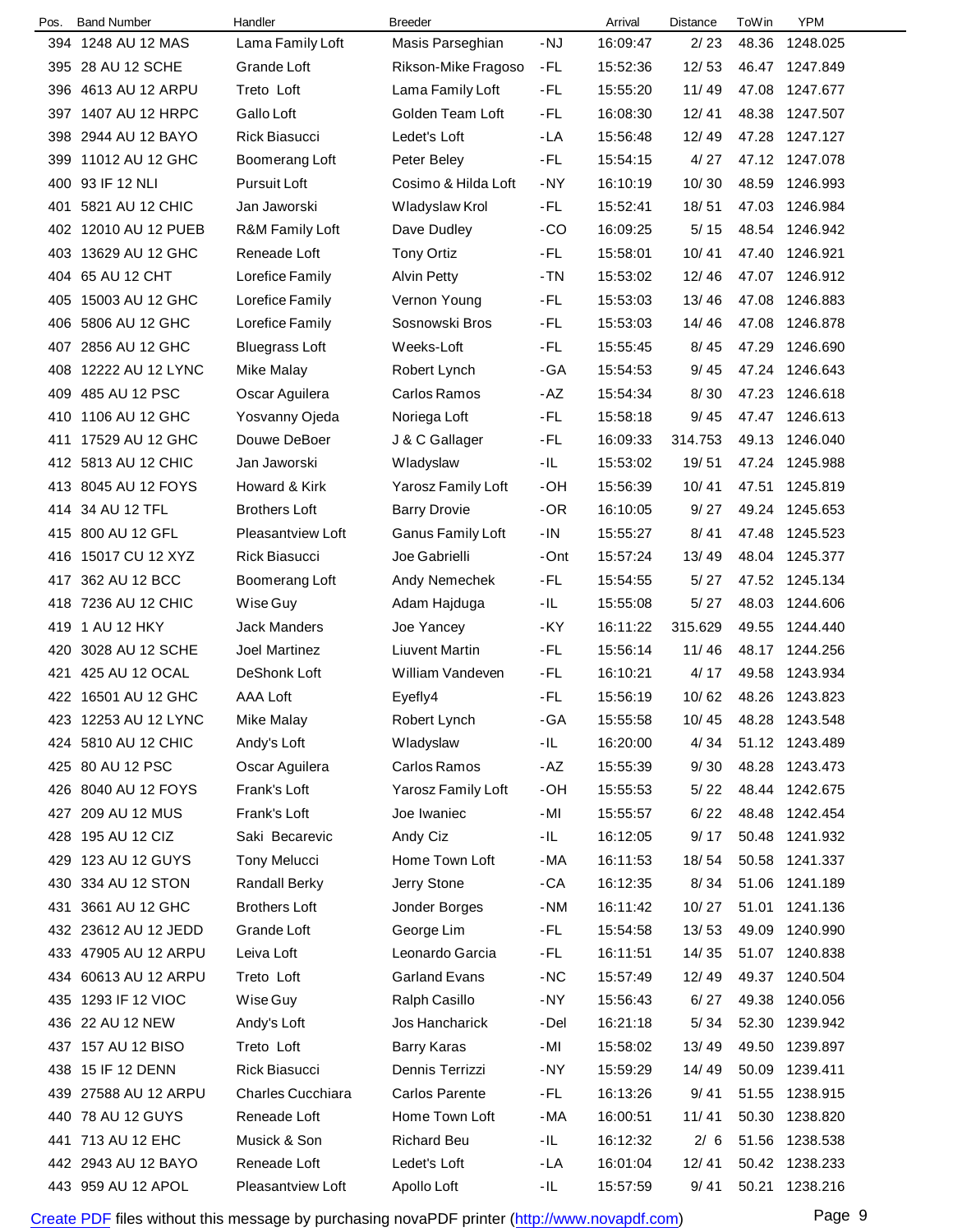| Pos. | <b>Band Number</b>   | Handler                  | <b>Breeder</b>        |      | Arrival  | Distance | ToWin | <b>YPM</b>     |
|------|----------------------|--------------------------|-----------------------|------|----------|----------|-------|----------------|
|      | 444 372 AU 12 KRPC   | <b>Joel Martinez</b>     | Elyci Gonzalez        | -FL  | 15:58:31 | 12/46    | 50.33 | 1237.736       |
|      | 445 60607 AU 12 ARPU | AAA Loft                 | <b>Garland Evans</b>  | -NC  | 15:58:33 | 11/62    | 50.39 | 1237.430       |
|      | 446 277 AU 12 VITA   | <b>Pleasantview Loft</b> | William Tadlock       | -MD  | 15:58:16 | 10/41    | 50.38 | 1237.397       |
|      | 447 928 AU 12 SRI    | AAA Loft                 | McKenna & Lawton      | -CT  | 15:58:40 | 12/62    | 50.47 | 1237.082       |
| 448  | 13501 AU 12 GHC      | Treto Loft               | Leiva Loft            | -FI  | 15:59:04 | 14/49    | 50.52 | 1236.941       |
|      | 449 717 AU 12 HI     | Guajiro Loft             | Dennis Hartmann       | -FL  | 15:56:14 | 7/25     | 50.38 | 1236.631       |
| 450  | 31 AU 12 HI          | Lorefice Family          | Jan Szurko            | -FL  | 15:56:42 | 15/46    | 50.46 | 1236.355       |
|      | 451 4 IF 12 NLI      | Pursuit Loft             | Cosimo & Hilda Loft   | -NY  | 16:14:09 | 11/30    | 52.50 | 1236.318       |
|      | 452 345 IF 12 BXC    | Parkview Loft            | Queen Ann Loft        | -NY  | 16:15:13 | 4/40     | 53.03 | 1236.015       |
|      | 453 58 CU 12 XYZ     | Saki Becarevic           | <b>Chris Mitsios</b>  | -Ont | 16:14:17 | 10/17    | 53.00 | 1235.833       |
|      | 454 114 AU 12 DTEA   | Joel Martinez            | Discovery Team        | -FL  | 15:59:13 | 13/46    | 51.16 | 1235.702       |
|      | 455 20333 AU 12 KERN | <b>Charles Cucchiara</b> | Joe Eberwine          | -CA  | 16:14:48 | 10/41    | 53.18 | 1235.132       |
|      | 456 2768 AU 12 GHC   | <b>Bill Giannetta</b>    | Vic Sternberg         | -FL  | 16:00:31 | 7/39     | 51.47 | 1234.539       |
|      | 457 12202 AU 12 WSL  | Guajiro Loft             | QBA Loft / JPD Loft   | -TX  | 15:56:59 | 8/25     | 51.23 | 1234.484       |
| 458  | 977 AU 12 BISO       | Jan Jaworski             | Andy Zmijewski        | -NY  | 15:57:02 | 20/51    | 51.24 | 1234.419       |
|      | 459 831 AU 12 SFR    | Jan Jaworski             | Jan So                | -CA  | 15:57:11 | 21/51    | 51.33 | 1234.000       |
| 460  | 11853 AU 12 GHC      | Jan Jaworski             | Dominic Ali           | -FI. | 15:57:14 | 22/51    | 51.36 | 1233.876       |
| 461  | 1333 AU 12 RRP       | <b>Heavens Angels</b>    | Waynel Winjum         | -MN  | 16:00:39 | 3/15     |       | 52.12 1233.249 |
|      | 462 6648 AU 12 GHC   | Daniela Loft             | Dean Jamieson         | -FI  | 16:15:29 | 315.347  | 54.22 | 1232.034       |
|      | 463 2960 AU 12 BAYO  | Lorefice Family          | Ledet's Loft          | -LA  | 15:58:24 | 16/46    | 52.28 | 1231.506       |
|      | 464 43016 AU 12 ARPU | Mitch Dejlitko           | Jozef Jachymiack      | -FI  | 16:15:40 | 3/18     | 54.34 | 1231.487       |
|      | 465 3132 AU 12 GHC   | AAA Loft                 | Tom Lubberts          | -FL  | 16:00:40 | 13/62    | 52.46 | 1231.427       |
| 466  | 225 AU 12 DUTC       | Lazlo Szentendrei        | Al Greenwald          | -AZ  | 16:15:30 | 4/23     | 54.44 | 1230.909       |
| 467  | 459 AU 12 PSC        | Oscar Aguilera           | Carlos Ramos          | -AZ  | 16:00:08 | 10/30    | 52.56 | 1230.685       |
| 468  | 354 AU 12 CFRP       | <b>Heavens Angels</b>    | <b>Tony Gil</b>       | -FL  | 16:01:46 | 4/15     | 53.19 | 1230.082       |
| 469  | 12051 AU 12 AOI      | <b>Charles Cucchiara</b> | Thomas McGhie         | -CA  | 16:16:46 | 11/41    | 55.15 | 1229.773       |
| 470  | 440 AU 12 TAR        | <b>Charles Cucchiara</b> | Mike Scherer          | -PA  | 16:16:48 | 12/41    | 55.17 | 1229.673       |
| 471  | 15578 AU 12 GHC      | Circle Loft              | Parkview Loft         | -FL  | 16:01:19 | 10/34    | 53.27 | 1229.488       |
|      | 472 10685 AU 12 GHC  | <b>Randall Berky</b>     | Joe Iwaniec           | -MI  | 16:16:51 | 9/34     |       | 55.22 1229.473 |
|      | 473 224 AU 12 HELM   | <b>Mike Malay</b>        | John Helms            | -AL  | 16:00:59 | 11/45    | 53.29 | 1229.243       |
|      | 474 169 IF 12 NLI    | <b>Pursuit Loft</b>      | Cosimo & Hilda Loft   | -NY  | 16:16:50 | 12/30    | 55.31 | 1228.985       |
|      | 475 206 AU 12 HKY    | <b>Bluegrass Loft</b>    | Kenneth Fast          | -KY  | 16:02:00 | 9/45     | 53.44 | 1228.864       |
|      | 476 10207 AU 12 GHC  | Power of Faith           | Jeff Carlson          | -FL  | 16:17:52 | 5/27     | 55.45 | 1228.668       |
|      | 477 62 AU 12 LG      | Pena / Placetas          | Leonardo Garcia       | -FL  | 16:00:56 | 11/48    | 53.51 | 1228.037       |
|      | 478 1404 IF 12 FOYS  | Charles Cucchiara        | Martin Gnyp           | -NC  | 16:17:30 | 13/41    | 55.59 | 1227.771       |
|      | 479 9138 CU 12 WWWC  | R&M Family Loft          | Joe/ Cor / Trevor     | -FL  | 16:16:36 | 6/15     | 56.05 | 1227.107       |
| 480  | 243 AU 12 CFRP       | Jack Blazier             | Chino Rodriguez       | -FL  | 16:17:51 | 315.591  | 56.25 | 1226.585       |
|      | 481 941 AU 12 HAR    | <b>Charles Cucchiara</b> | Joseph Wiest          | -PA  | 16:18:03 | 14/41    | 56.32 | 1226.281       |
|      | 482 6251 AU 12 GHC   | Joel Martinez            | Angel Rodriguez       | -FL  | 16:02:46 | 14/46    | 54.49 | 1225.710       |
|      | 483 69475 IF 12 E    | <b>Bill Giannetta</b>    | Angelo Mendez         | -NY  | 16:03:39 | 8/39     | 54.56 | 1225.693       |
|      | 484 22 AU 12 FALL    | Tom Lubberts             | <b>Manny Torres</b>   | -MA  | 16:17:54 | 7/30     | 56.45 | 1225.587       |
|      | 485 296 AU 12 KKLO   | Gallo Loft               | Kirby Harrold         | -MA  | 16:16:26 | 13/41    | 56.34 | 1225.584       |
|      | 486 311 AU 12 LATT   | Gallo Loft               | <b>Bruce Lattimer</b> | -FL  | 16:16:28 | 14/41    | 56.35 | 1225.517       |
|      | 487 88 AU 12 CANT    | Lorefice M&S             | Canto /Wittz          | -MA  | 16:00:43 | 6/31     | 54.39 | 1225.413       |
| 488  | 106 AU 12 BLES       | <b>Hugh Fraser</b>       | Rene Betrancourt      | -FL  | 16:05:30 | 7/26     | 55.15 | 1225.383       |
| 489  | 182 IF 12 NLI        | Pursuit Loft             | Cosimo & Hilda Loft   | -NY  | 16:18:18 | 13/30    | 56.59 | 1225.022       |
|      | 490 75421 AU 12 ARPU | Spirit Of 76             | Fadi Halwani          | -FL  | 16:04:00 | 3/23     |       | 55.14 1224.882 |
| 491  | 18121 AU 12 ARPU     | Spirit Of 76             | 76 North Loft         | -NY  | 16:04:02 | 4/23     | 55.16 | 1224.766       |
|      | 492 3675 AU 12 MCLO  | D R Murawski             | <b>Richard Martel</b> | -MA  | 16:18:41 | 3/11     | 57.10 | 1224.603       |
|      | 493 18 AU 12 GUYS    | Yosvanny Ojeda           | Home Town Loft        | -MA  | 16:06:06 | 10/45    | 55.35 | 1224.574       |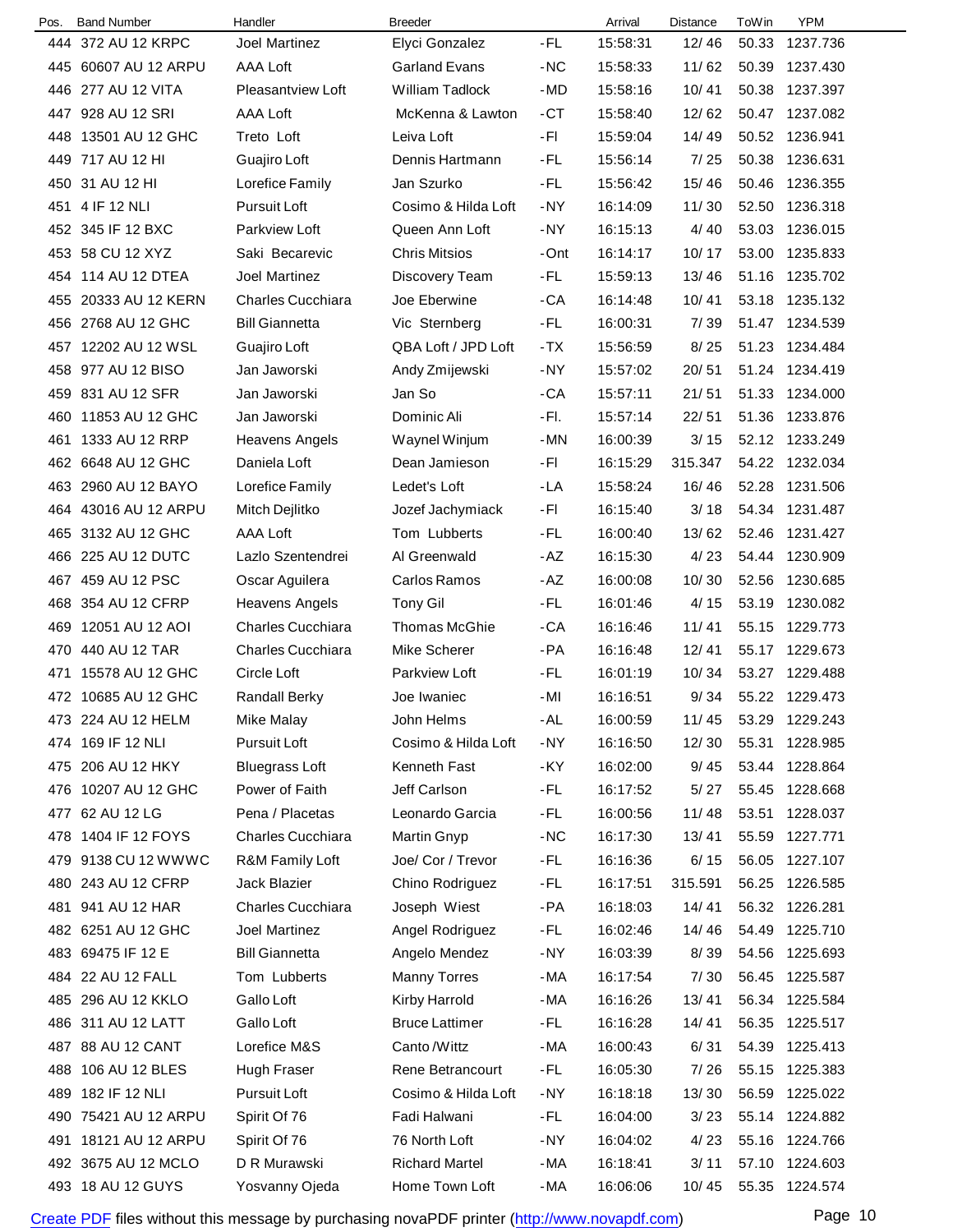| Pos. | <b>Band Number</b>   | Handler                  | <b>Breeder</b>                   |       | Arrival  | Distance | ToWin | <b>YPM</b>     |
|------|----------------------|--------------------------|----------------------------------|-------|----------|----------|-------|----------------|
|      | 494 55 AU 12 MARI    | <b>Mikes Tile</b>        | Mario's Trucking                 | -IL   | 16:04:21 | 10/21    | 55.27 | 1224.323       |
|      | 495 2842 AU 12 FOYS  | Dean Dusing              | <b>Mark Mitte</b>                | -FL   | 16:18:22 | 2/5      | 57.19 | 1223.987       |
|      | 496 2173 AU 12 WESC  | J & C Gallager           | Ottusch Loft                     | -CT   | 16:13:37 | 4/13     | 56.47 | 1223.782       |
|      | 497 2111 AU 12 GS    | <b>William Mitiu</b>     | Ken Christopher                  | -UT   | 16:18:58 | 4/28     | 57.48 | 1222.749       |
|      | 498 15 AU 12 FURI    | Yosvanny Ojeda           | Emilio Estrada                   | -FL   | 16:06:46 | 11/45    | 56.15 | 1222.731       |
|      | 499 2062 IF 12 LCC   | <b>Randall Berky</b>     | Isuoin Kuluancic                 | -CT   | 16:19:21 | 10/34    | 57.52 | 1222.681       |
|      | 500 9713 IF 12 UCPR  | Pedro Perez              | Efrain Rodriguez                 | $-PR$ | 16:02:27 | 2/15     | 55.47 | 1222.495       |
|      | 501 4741 AU 12 VITA  | Saki Becarevic           | Jerry Soignier                   | -TX   | 16:19:28 | 11/17    | 58.11 | 1221.756       |
|      | 502 3892 AU 12 GHC   | <b>Charles Cucchiara</b> | Lorefice Family                  | -FL   | 16:19:44 | 15/41    | 58.14 | 1221.719       |
|      | 503 52 AU 12 VITA    | Boomerang Loft           | Merl Emerson                     | -SC   | 16:03:18 | 6/27     | 56.15 | 1221.343       |
|      | 504 30 IF 12 WANG    | AAA Loft                 | Jason Wong                       | -FL   | 16:04:17 | 14/62    | 56.23 | 1221.279       |
|      | 505 320 AU 12 KENN   | Mike Malay               | Kenny Chen                       | -FI   | 16:03:55 | 12/45    | 56.25 | 1221.019       |
| 506  | 1023 AU 12 ROUN      | Boomerang Loft           | Chris Rounds                     | $-NE$ | 16:03:31 | 7/27     | 56.28 | 1220.717       |
|      | 507 3312 CU 12 XYZ   | <b>Rick Biasucci</b>     | Marijan Urbanac                  | -Ont  | 16:06:11 | 15/49    | 56.51 | 1220.603       |
|      | 508 12372 AU 12 GHC  | Dragan Loft              | Gutierrez & Bonilla              | -FL   | 16:21:01 | 8/34     | 58.51 | 1220.293       |
|      | 509 2165 AU 12 WRC   | <b>Bill Dupke</b>        | John Strle                       | -IL   | 16:19:09 | 4/17     | 58.49 | 1219.675       |
|      | 510 14657 AU 12 JEDD | <b>Charles Cucchiara</b> | Destiny Loft                     | -GA   | 16:20:31 | 16/41    | 59.00 | 1219.645       |
|      | 511 41 AU 12 LCOL    | <b>Pleasantview Loft</b> | Lou Colletta                     | -CA   | 16:04:37 | 11/41    | 56.59 | 1219.534       |
|      | 512 768 AU 12 GHC    | <b>Tony Melucci</b>      | <b>Bruce Burnette</b>            | -FL   | 16:20:00 | 19/54    | 59.06 | 1219.158       |
|      | 513 1273 AU 12 SMCC  | Howard & Kirk            | <b>Robert Barnes</b>             | -MI   | 16:06:10 | 11/41    | 57.22 | 1218.937       |
|      | 514 18155 AU 12 ARPU | Spirit Of 76             | Kou Xiong                        | -MN   | 16:06:28 | 5/23     | 57.41 | 1218.043       |
|      | 515 10250 AU 12 GHC  | Cuco Loft                | Jeff Carlson                     | -FL   | 16:10:51 | 308.554  | 58.17 | 1217.975       |
| 516  | 3733 AU 12 GHC       | Woods End Loft           | John Burrell                     | -FL   | 16:20:45 | 5/12     | 59.39 | 1217.737       |
|      | 517 776 AU 12 HI     | <b>Rick Biasucci</b>     | Robert Pope                      | -FL   | 16:07:16 | 16/49    | 57.56 | 1217.613       |
|      | 518 50644 AU 12 ARPU | <b>Budd Murray</b>       | Eric Houchin                     | -WA   | 16:20:57 | 315.389  | 59.47 | 1217.407       |
|      | 519 7 AU 12 CANT     | Lorefice Family          | Canto/Wittz                      | -MA   | 16:03:29 | 17/46    | 57.34 | 1217.220       |
| 520  | 12341 AU 12 VAL      | <b>Charles Cucchiara</b> | Kenneth Flythe                   | -GA   | 16:21:34 | 17/41    | 01:00 | 1216.809       |
|      | 521 125 AU 12 CIZ    | Dragan Loft              | Andy Ciz                         | -IL   | 16:22:25 | 9/34     | 01:00 | 1216.562       |
|      | 522 777 AU 12 HI     | <b>Rick Biasucci</b>     | <b>Robert Pope</b>               | -FL   | 16:07:48 | 17/49    | 58.28 | 1216.142       |
|      | 523 6 AU 12 HI       | Guajiro Loft             | Jan Szurko                       | -FL   | 16:03:39 | 9/25     |       | 58.03 1215.731 |
|      | 524 3492 AU 12 GHC   | <b>Heavens Angels</b>    | Ruben Rodriguez                  | -PR   | 16:06:56 | 5/15     | 58.29 | 1215.711       |
|      | 525 60608 AU 12 ARPU | AAA Loft                 | <b>Garland Evans</b>             | $-NC$ | 16:06:20 | 15/62    |       | 58.26 1215.629 |
|      | 526 419 AU 12 POWE   | Lazlo Szentendrei        | <b>Barry Karas</b>               | -MI   | 16:21:10 | 5/23     | 01:00 | 1215.601       |
|      | 527 194 AU 12 BCC    | <b>Hugh Fraser</b>       | Jay Hilton                       | -FL   | 16:09:04 | 8/26     | 58.49 | 1215.554       |
|      | 528 15953 AU 12 GHC  | <b>Randall Berky</b>     | 3 Way Loft                       | -FL   | 16:22:05 | 11/34    | 01:00 | 1215.405       |
|      | 529 1832 AU 12 SCHE  | Yosvanny Ojeda           | Nani Loft                        | -FL   | 16:09:28 | 12/45    | 58.57 | 1215.294       |
|      | 530 26164 AU 12 FOYS | Gutierrez & Bonilla      | Michael Francisco                | -HI   | 16:21:31 | 315.178  | 01:00 | 1215.051       |
|      | 531 47928 AU 12 ARPU | Leiva Loft               | Leonardo Garcia                  | -FL   | 16:21:20 | 15/35    | 01:00 | 1215.038       |
|      | 532 17 AU 12 QUAD    | Jan Jaworski             | <b>Thomas Barabasz</b>           | -Ny   | 16:04:00 | 23/51    |       | 58.22 1214.853 |
|      | 533 3377 AU 12 SCHE  | Oscar Aguilera           | Luis Carlos                      | -FL   | 16:05:49 | 11/30    |       | 58.37 1214.819 |
|      | 534 824 AU 12 FHI    | Douwe DeBoer             | Mike Coleman                     | -OR   | 16:21:14 | 2/24     | 01:00 | 1214.151       |
|      | 535 1948 AU 12 GHC   | Weeks-Loft               | Mike Malay                       | -FL   | 16:06:31 | 10/56    | 59.01 | 1213.828       |
|      | 536 3033 AU 12 SCHE  | Joel Martinez            | <b>Liuvent Martin</b>            | -FL   | 16:07:05 | 15/46    | 59.08 | 1213.727       |
|      | 537 11919 AU 12 GHC  | Rick Biasucci            | <b>Pleasantview Loft</b>         | -FL   | 16:08:45 | 18/49    | 59.25 | 1213.516       |
|      | 538 62 AU 12 PSC     | Oscar Aguilera           | Carlos Ramos                     | -AZ   | 16:06:22 | 12/30    | 59.11 | 1213.292       |
|      | 539 4013 AU 12 GHC   | AAA Loft                 | Douwe DeBoer                     | -FL   | 16:07:12 | 16/62    | 59.19 | 1213.205       |
|      | 540 29 AU 12 MEGA    | Randall Berky            | <b>Bill &amp; Brent Stanford</b> | -GA   | 16:22:58 | 12/34    | 01:01 | 1213.029       |
|      | 541 915 AU 12 EVV    | <b>Bluegrass Loft</b>    | Donald Goodwin                   | - IN  | 16:07:46 | 10/45    | 59.30 | 1212.836       |
|      | 542 3497 AU 12 GHC   | Demaris Hernandez        | Oddessy Loft                     | -FL   | 16:08:17 | 305.280  | 59.50 | 1212.009       |
|      | 543 3737 AU 12 SCR   | Lama Family Loft         | Lainey Loft                      | -FL   | 16:23:10 | 3/23     |       | 01:02 1211.562 |
|      |                      |                          |                                  |       |          |          |       |                |